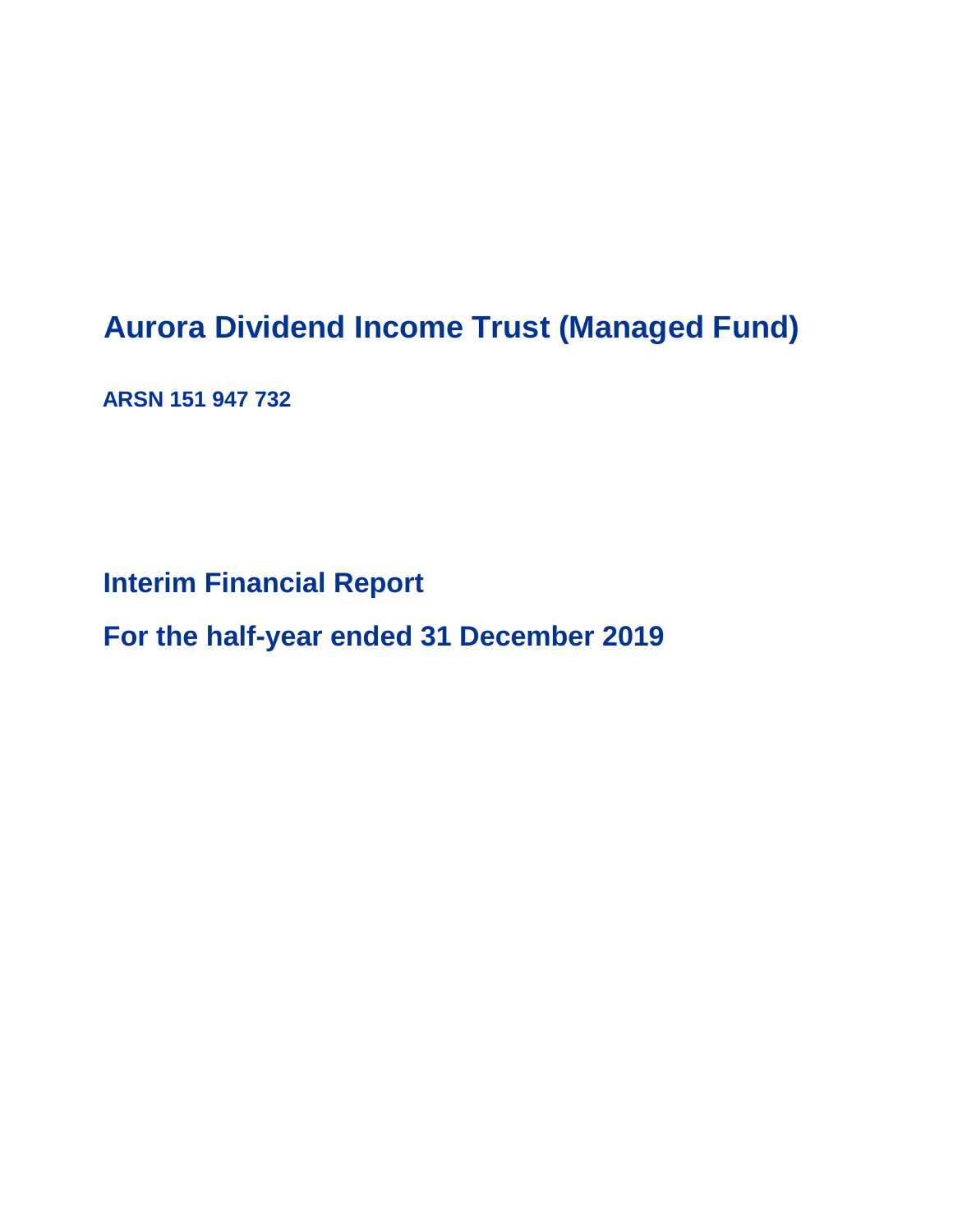# **Contents**

|                                                                      | Page |
|----------------------------------------------------------------------|------|
| Directors' report                                                    | າ    |
| Auditor's independence declaration                                   |      |
| Condensed statement of profit or loss and other comprehensive income | 8    |
| Condensed statement of financial position                            | 9    |
| Condensed statement of changes in equity                             | 10   |
| Condensed statement of cash flows                                    | 11   |
| Notes to the financial statements                                    | 12   |
| Directors' declaration                                               | 24   |
| Independent auditor's report                                         | 25   |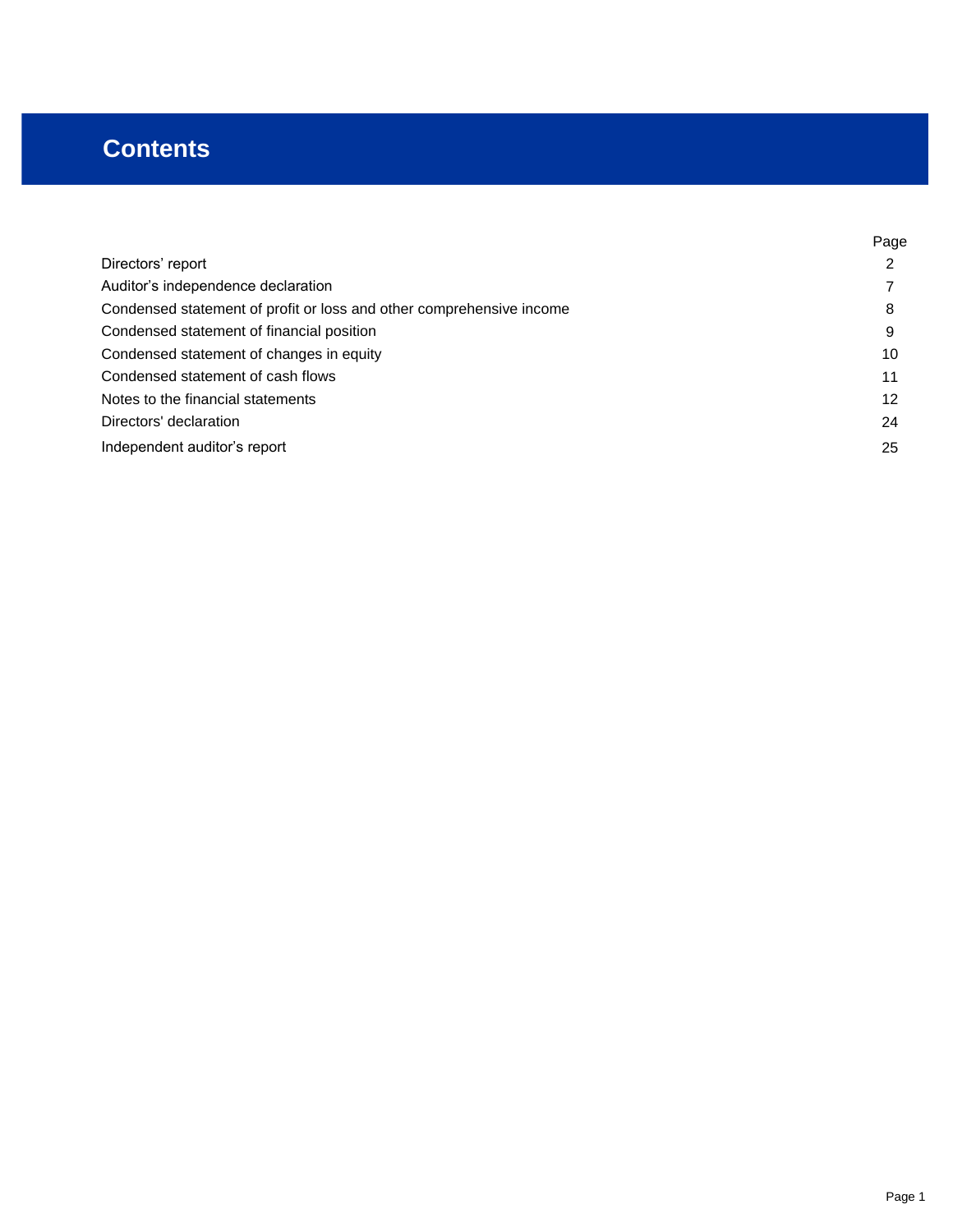condensed financial statements of the Trust for the six months ended 31 December 2019, and the auditor's report thereon. The directors of Aurora Funds Management Limited ("AFML") (ABN 69 092 626 885), in its capacity as the responsible entity of Aurora Dividend Income Trust (Managed Fund) ("the Trust"), present their interim report together with the

The condensed financial report has been prepared for the Trust as it is a disclosing entity under the *Corporations Act* 2001.

#### **Principal activities**

The Trust invests in equities and derivatives, in accordance with the provision of the Trust Constitution and the current Product Disclosure Statement ("PDS").

The Trust did not have any employees during the year.

December 2018, the Trust has an unlisted class of units only. Up to 20 December 2018, the Trust had two classes of units; an unlisted class and an AQUA quoted class. From 21

applications and redemptions through the ASX AQUA platform. The Responsible Entity's Australian Financial Services Licence permits it to facilitate the Trust investing in itself (via 'Treasury Units') in order to provide trading liquidity. The Responsible Entity previously managed a market making service the Trust, and offers units for sale and bids to purchase units. Treasury unit trading was conducted to facilitate

Product Issuer revoked, and that the Trust should have its trading status on the ASX market revoked. On 20 December 2018, ASX Limited determined that the Responsible Entity should have its approval as an AQUA

#### **Directors**

of this report, unless otherwise stated: The following persons held office as directors of Aurora Funds Management Limited during the year and up to the date

John Patton Victor Siciliano Anthony Hartnell AM

#### **Units on issue**

|                | 31 December | 30 June   |
|----------------|-------------|-----------|
|                | 2019        | 2019      |
| Units on Issue | 8,017,697   | 8,756,334 |

#### **Review and results of operations**

During the half year, the Trust continued to invest in accordance with the target asset allocations as set out in the documents of the Trust and in accordance with the provisions of the Trust Constitution and Trust updates announced on the website.

The investment policy of the Trust continues to be that detailed in the current Product Disclosure Statement and in accordance with the provisions of the governing documents of the Trust.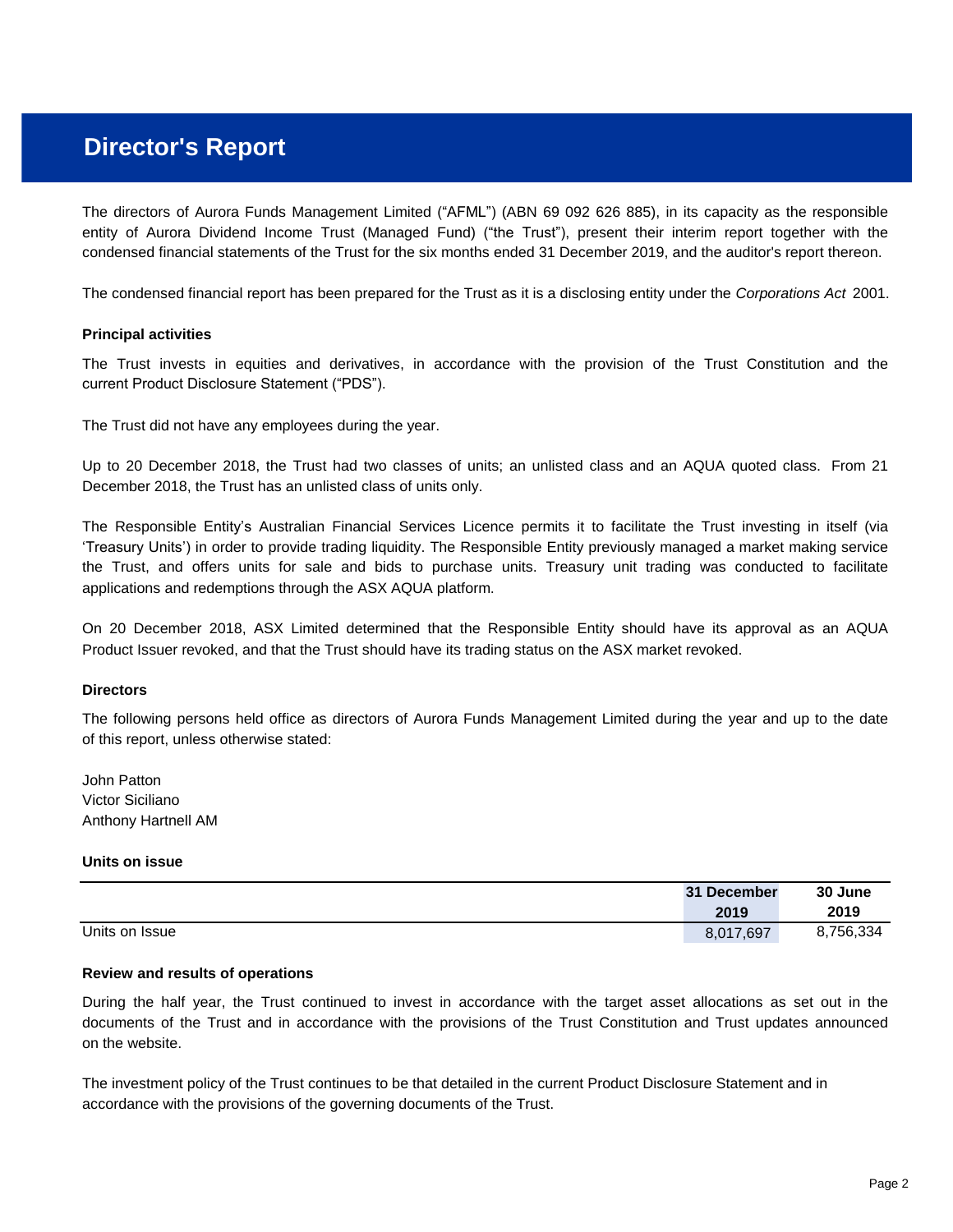#### **Financial results for the half-year**

The performance of the Trust, as represented by the results of its operations, was as follows:

|                                                                   | Half-year ended |             |
|-------------------------------------------------------------------|-----------------|-------------|
|                                                                   | 31 December     | 31 December |
|                                                                   | 2019            | 2018        |
|                                                                   | S               | \$          |
| Operating profit before finance costs attributable to unitholders | 214,148         | (904, 137)  |
| Distributions paid and payable                                    | (130, 668)      | (162, 679)  |
| Unguoted units                                                    |                 |             |
| Distribution (cents per unit) 31 July                             | 0.24            | 0.30        |
| Distribution (cents per unit) 31 August                           | 0.25            | 0.28        |
| Distribution (cents per unit) 30 September                        | 0.25            | 0.29        |
| Distribution (cents per unit) 31 October                          | 0.35            | 0.27        |
| Distribution (cents per unit) 30 November                         | 0.29            | 0.25        |
| Distribution (cents per unit) 31 December                         | 0.29            | 0.28        |

### **Financial position**

Net Tangible Assets (NTA) per unit as disclosed on the website of Aurora Funds Management Limited are shown as follows:

|                        | 31 December<br>2019 | 30 June<br>2019 |
|------------------------|---------------------|-----------------|
|                        |                     |                 |
| As at reporting period | 0.5773              | 0.4787          |
| High during period     | 0.5923              | 0.5782          |
| Low during period      | 0.4995              | 0.4397          |

2019 is \$0.5773 per unit. Based on the audited financial statements of the Trust for the year ended 31 December 2019, the NTA at 31 December

#### **Information on Underlying Performance**

of the Trust Constitution and any Trust updates. The performance of the Trust is subject to the performance of the Trust's underlying investment portfolio. There has been no change to the investment strategy of the Trust during the year, and the Trust continues to invest in accordance with target asset allocations as set out in the governing documents of the Trust and in accordance with the provisions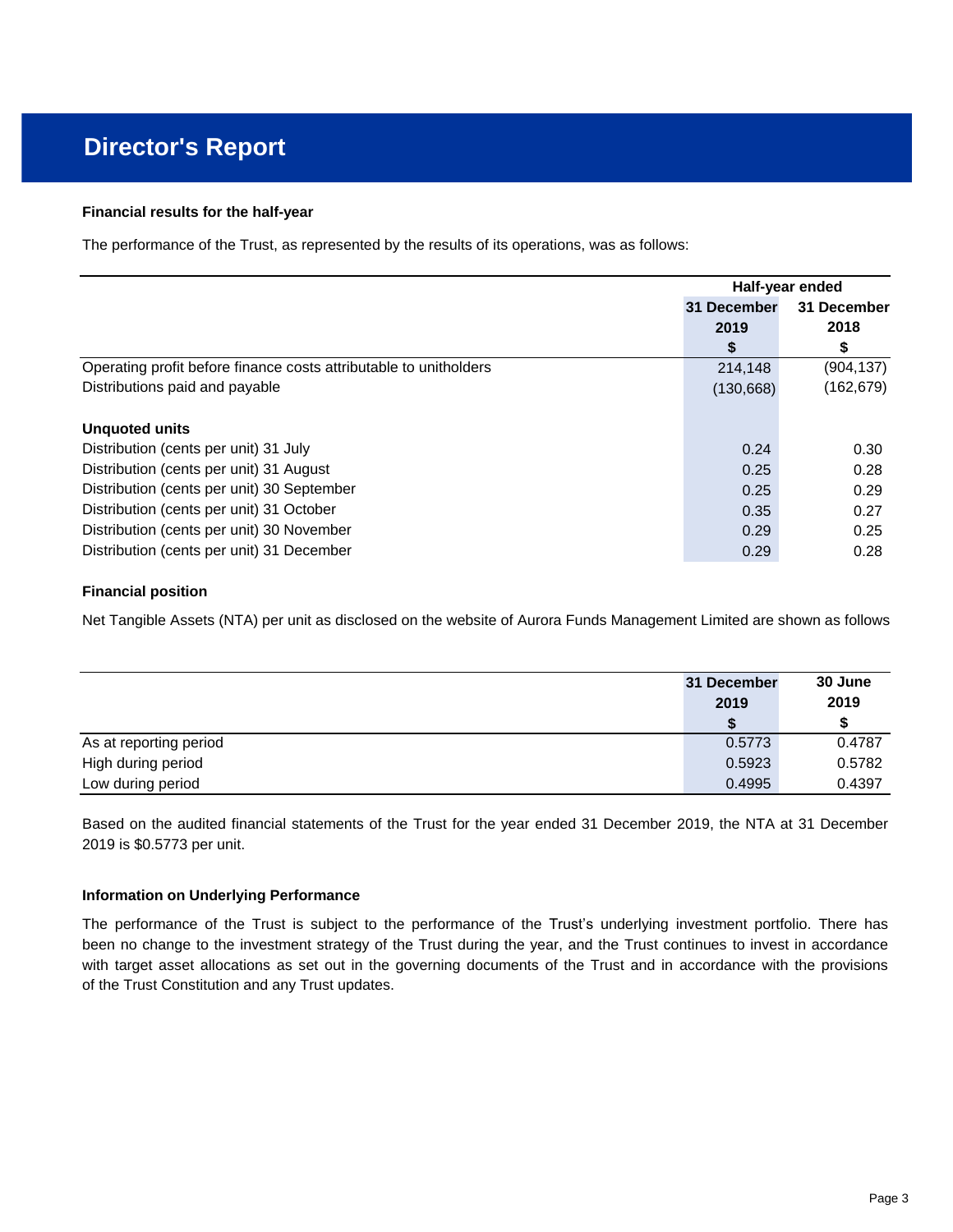#### **Strategy and Future Outlook**

be found on Aurora's website. The Trust is predominantly invested in listed equities, with a focus on Australian equity securities. This is expected to continue. As markets are subject to fluctuations, it is imprudent to provide a detailed outlook statement or statement of expected results of operations. The Trust provides regular updates, including monthly NTA announcements, which can

governing documents of the Trust and in accordance with the provisions of the Trust's Constitution. The Trust continues to be managed in accordance with the investment objectives and guidelines as set out in the

returns. As investment conditions change over time, past returns should not be used to predict future returns. The results of the Trust's operations will be affected by a number of factors, including the performance of investment markets in which the Trust invests. Investment performance is not guaranteed and future returns may differ from past

prejudice to the Trust. Further information on likely developments in the operations of the Trust and the expected results of those operations have not been included in this report because the Responsible Entity believes it would be likely to result in unreasonable

#### **Significant changes in state of affairs**

#### RNY Property Trust (ASX:RNY)

As at 31 December 2019, Aurora's total ownership is 80.96% of which ADIT owns 9.93% of the units in RNY.

properties. Since 2 July 2018, in its capacity as the Investment Manager of RNY, has been actively working to create value from its investment in RNY, including by working with the US lender of the underlying five (5) US commercial RNY, working with the property sub-manager to attract new tenants and various stakeholders to improve the

in Note 3. of this investment. The key sources of estimation uncertainty and fair value measurement in relation to RNY are outlined fair value For the half year ended 31 December 2019, the Fund has adopted significant judgements and estimates to calculate the

#### **Matters subsequent to the end of the financial year**

#### ADIT off-market takeover bid for KBC:

and a premium of 1.5% to the takeover offer already announced by WAM Active Limited. On 6 January 2020 , ADIT announced that it intends to make an off-market takeover bid for the fully paid ordinary shares in Keybridge Capital Limited at an all cash bid price of 6.6 cents for each fully paid ordinary share. The Bid represented an 8.9% premium to KBC's most recent net tangible asset backing of 6.06 cents per share as at 31 October 2019,

On 7 February 2020, ADIT lodged its Original Bidder's Statement with ASIC. Since that date:

the WAM Varied Offer, and issued a Supplementary Bidder's Statement dated 5 March 2020 (a) ADIT has announced its intention to increase its Bid Price to 7 cents cash per KBC Share (the **Improved ADIT** on the condition (the **Withdrawal Condition**) that KBC Shareholders are able to withdraw their acceptances from

(b) ADIT despatched its Bidder's Statement on 6 March 2020

(c) on 12 March 2020, ADIT announced that it had freed its bid of any defeating conditions

The ADIT Bid is due to close on 6 April 2020.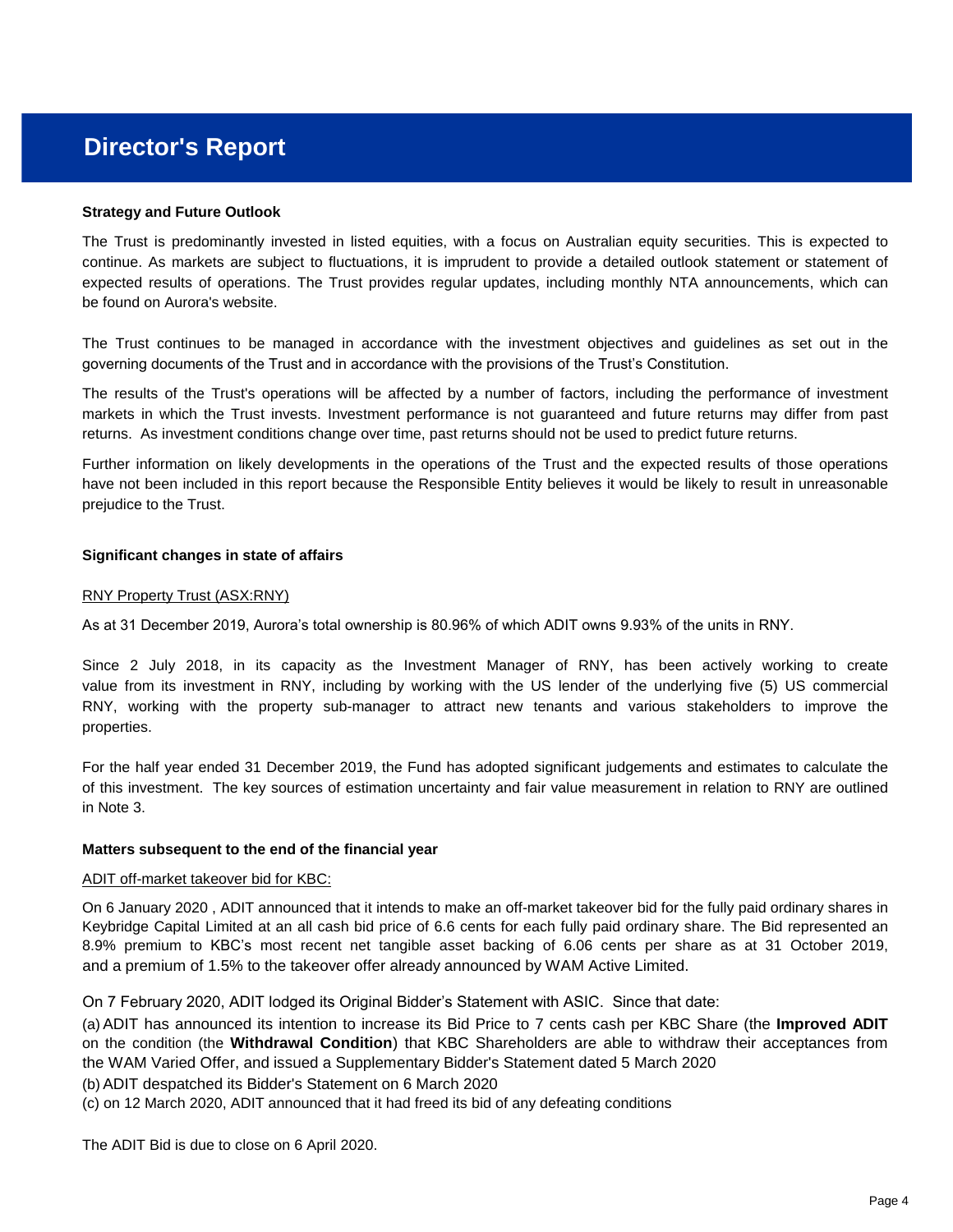#### **Matters subsequent to the end of the financial year (continued)**

significantly affected, or may significantly affect: Other than the changes mentioned above, no other matters or circumstances have arisen since 31 December 2019 that

- (i) the operations of the Trust in future financial years, or
- (ii) the results of those operations in future financial years, or
- (iii) the state of affairs of the Trust in future financial years.

#### **Indemnity and insurance of Aurora Funds Management Limited**

the assets of the Trust against losses incurred while acting on behalf of the Trust. the officers of Aurora Funds Management Limited or the auditors of the Trust. So long as the officers of Aurora Funds Management Limited act in accordance with the Trust Constitution and the Law, the officers remain indemnified out of No insurance premiums have been paid for out of the assets of the Trust in relation to insurance cover provided to either

#### **Indemnity of auditors**

The auditors of the Trust are in no way indemnified out of the assets of the Trust.

#### **Cost recovery and interests held in the Trust by the Responsible Entity or its associates**

Statement of Profit or Loss and Other Comprehensive Income. Costs recovered by the Responsible Entity and its associates out of Trust property during the half year are disclosed in the

No fees were paid out of Trust property to the Directors of the Responsible Entity during the half year.

are disclosed in Note 9 to the financial statements. The number of interests in the Trust held by the Responsible Entity or its associates as at the end of the half year

#### **Interests in the Trust**

The movement in units on issue in the Trust during the half year is disclosed in Note 5 of the financial statements.

accounting polices set out in Note 7-8 of the financial statements. The values of the Trust's assets and liabilities are disclosed in the Statement of Financial Position and derived using the

#### **Environmental regulation**

Commonwealth, State or Territory law. The operations of the Trust are not subject to any particular or significant environmental regulations under a

#### **Proceedings on behalf of the Trust**

proceedings. The trust was not a party to any such proceedings during the half year. which the Trust is a party for the purpose of taking responsibility on behalf of the Trust for all or any part of those No person has applied for leave of Court to bring proceedings on behalf of the Trust or intervene in any proceedings to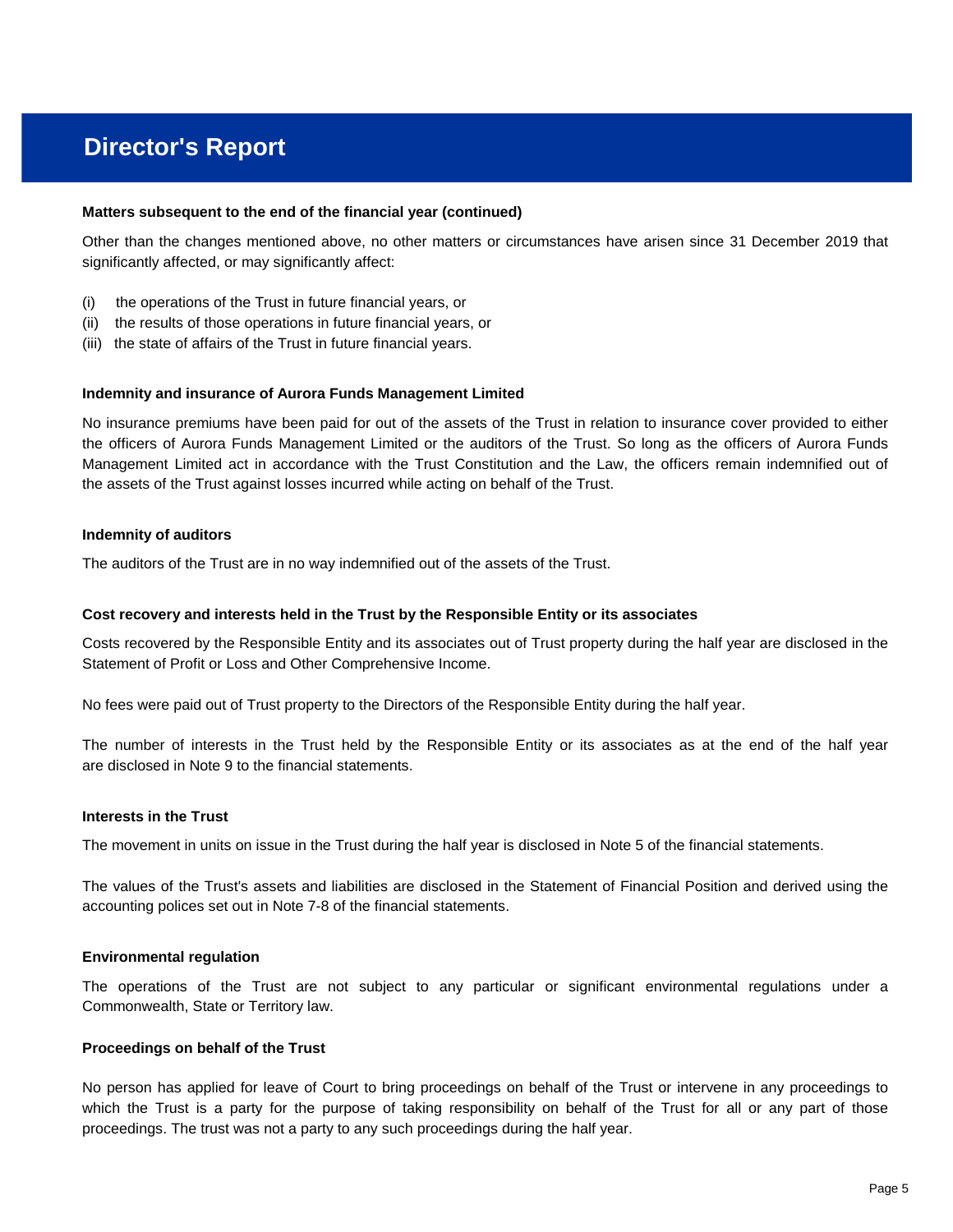### **Auditor's independence declaration**

out on the following page. A copy of the auditor's independence declaration as required under section 307C of the *Corporations Act 2001* is set

*2001.* This report is made in accordance with a resolution of Directors, pursuant to section 298(2)(a) of the *Corporations Act*

On behalf of the directors

John Patton Managing Director 13 March 2020 Melbourne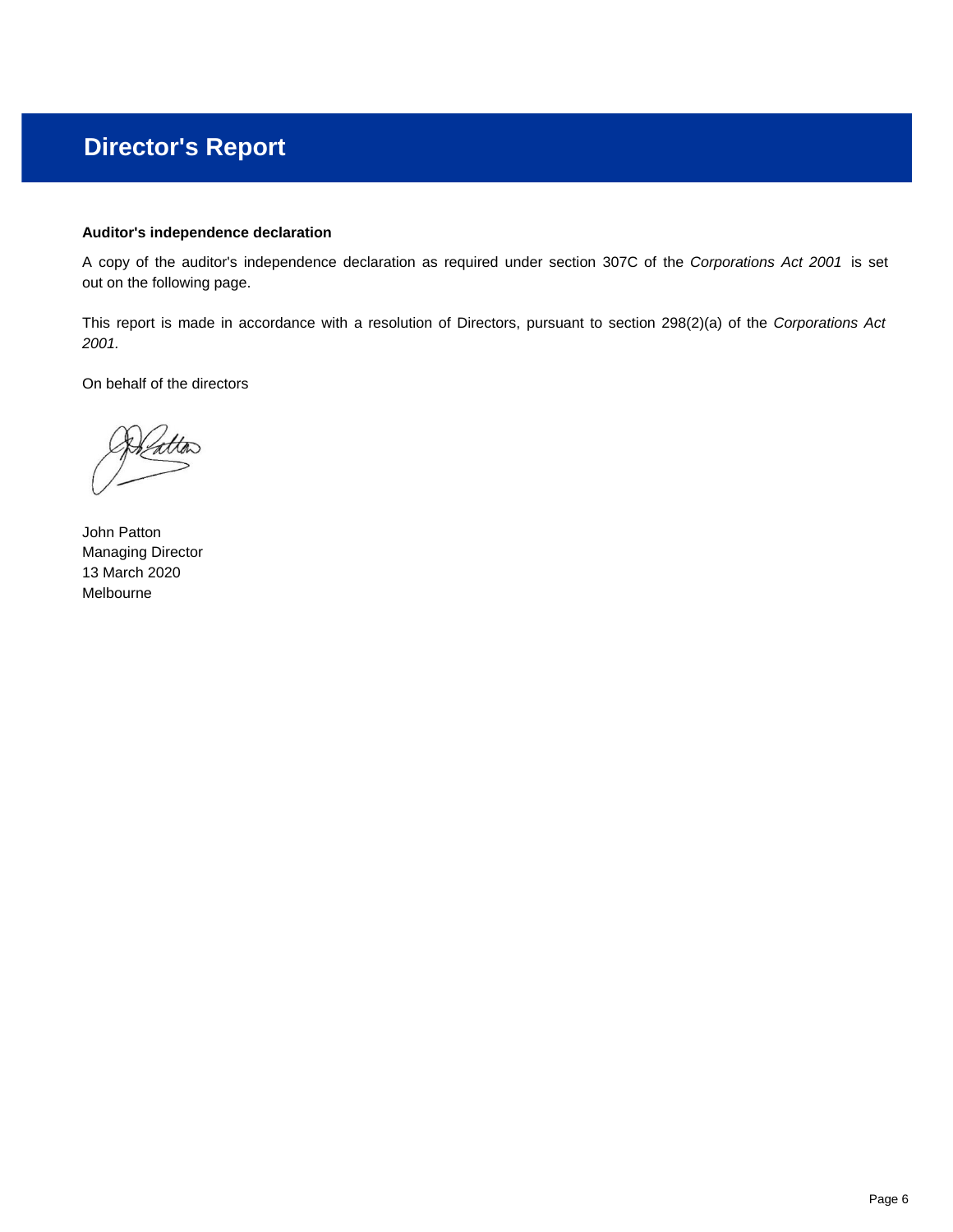

**Grant Thornton Audit Pty Ltd** Level 22 Tower 5 Collins Square 727 Collins Street GPO Box 4736 Melbourne VIC 3008

T +61 3 8320 2222

# **Auditor's Independence Declaration**

To the Directors of Aurora Funds Management Limited as the responsible entity of Aurora Dividend Income Trust

In accordance with the requirements of section 307C of the *Corporations Act 2001*, as lead auditor for the review of Aurora Dividend Income Trust for the half year ended 31 December 2019, I declare that, to the best of my knowledge and belief, there have been:

- a no contraventions of the auditor independence requirements of the *Corporations Act 2001* in relation to the review; and
- b no contraventions of any applicable code of professional conduct in relation to the review.

Grant Thornton Audit Pty Ltd Chartered Accountants

B A Mackenzie Partner – Audit & Assurance

Melbourne, 13 March 2020

#### **ACN-130 913 594**

Grant Thornton Audit Pty Ltd ACN 130 913 594 a subsidiary or related entity of Grant Thornton Australia Limited ABN 41 127 556 389 'Grant Thornton' refers to the brand under which the Grant Thornton member firms provide assurance, tax and advisory services to their clients and/or refers to one or more member firms, as the context requires. Grant Thornton Australia Limited is a member firm of Grant Thornton International Ltd (GTIL). GTIL and the member firms are not a worldwide partnership. GTIL and each member firm is a separate legal entity. Services are delivered by the member firms. GTIL does not provide services to clients. GTIL and its member firms are not agents of, and do not obligate one another and are not liable for one another's acts or omissions. In the Australian context only, the use of the term 'Grant Thornton' may refer to Grant Thornton Australia Limited ABN 41 127 556 389 and its Australian subsidiaries and related entities. Liability limited by a scheme approved under Professional Standards Legislation.

**www.grantthornton.com.au**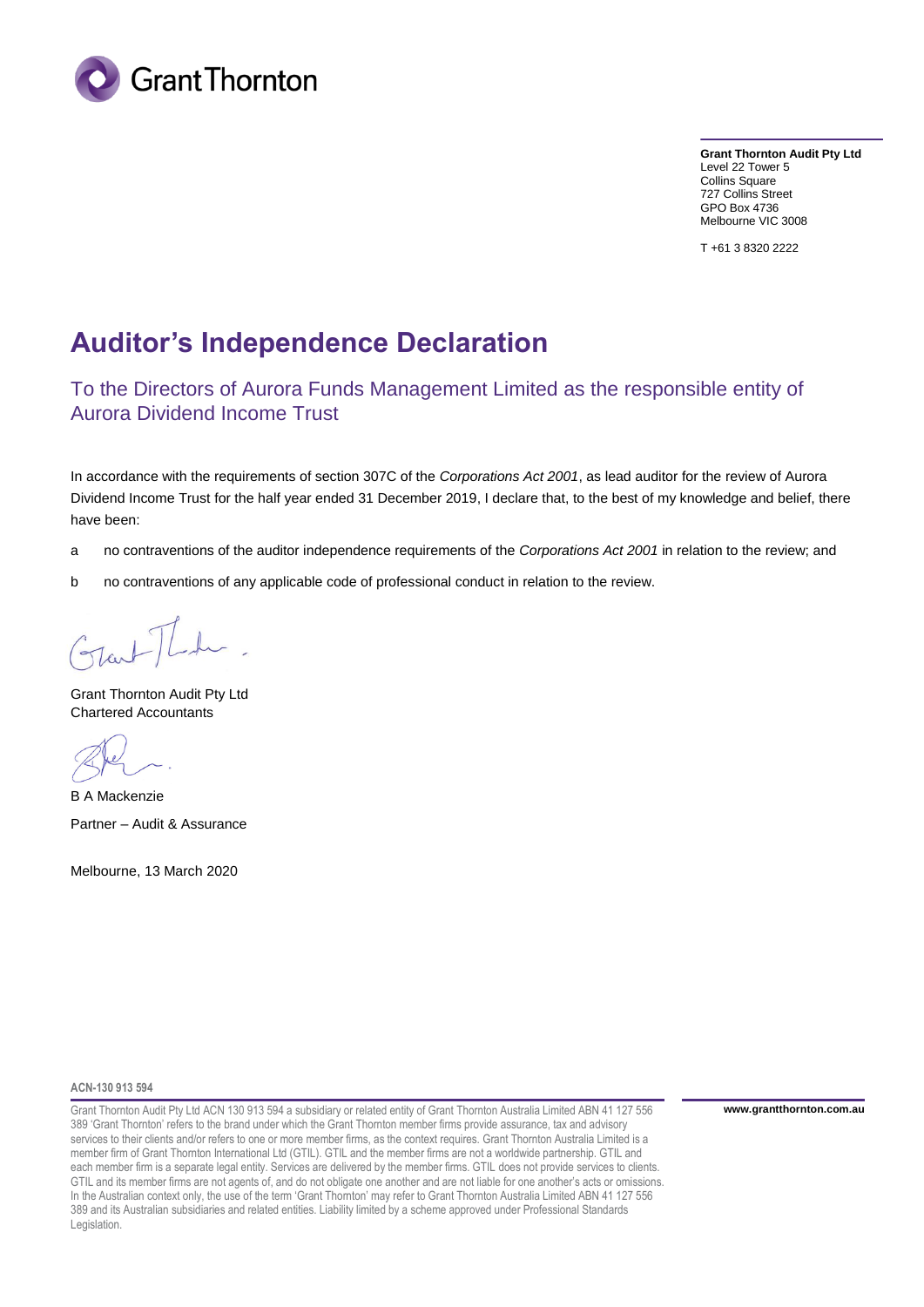# **Financial Statement**

### **Condensed Statement of Profit or Loss and Other Comprehensive Income For the half-year ended 31 December 2019**

|                                                                |             |             | Half-year ended |  |  |
|----------------------------------------------------------------|-------------|-------------|-----------------|--|--|
|                                                                |             | 31 December | 31 December     |  |  |
|                                                                |             | 2019        | 2018            |  |  |
|                                                                | <b>Note</b> | \$          | \$              |  |  |
| <b>Investment income</b>                                       |             |             |                 |  |  |
| Interest income                                                |             | 2,633       | 747             |  |  |
| Dividend and distribution income                               |             | 15,719      | 154,322         |  |  |
| Other Income                                                   |             | 25,849      |                 |  |  |
| Net gains/(losses) on financial instruments held at fair value |             |             |                 |  |  |
| through profit or loss                                         |             | 394,188     | (846, 246)      |  |  |
| Total net investment income/(loss)                             |             | 438,390     | (691, 177)      |  |  |
|                                                                |             |             |                 |  |  |
| <b>Expenses</b>                                                |             |             |                 |  |  |
| Management fees                                                | 9           | 20,461      | 23,884          |  |  |
| <b>Transaction costs</b>                                       |             |             |                 |  |  |
| Other operating expenses                                       | 10          | 203,781     | 189,076         |  |  |
| <b>Total operating expenses</b>                                |             | 224,242     | 212,960         |  |  |
| Operating profit/(loss) for the half-year                      |             | 214,148     | (904, 137)      |  |  |
|                                                                |             |             |                 |  |  |
| <b>Finance costs attributable to unitholders</b>               |             |             |                 |  |  |
| Distributions to unitholders                                   | 6           | (130, 668)  | (162, 680)      |  |  |
| Increase (Decrease) in net assets attributable to unitholders  | 5           | (83, 480)   | 1,066,817       |  |  |
| Profit/(loss) for the half-year                                |             |             |                 |  |  |
|                                                                |             |             |                 |  |  |
| Other comprehensive income for the half-year                   |             |             |                 |  |  |
| Total comprehensive income for the half-year                   |             |             |                 |  |  |
| Earnings/(loss) per unit (basic/ diluted)                      |             | \$0.03      | (\$0.08)        |  |  |

*The above Condensed Statement of Profit or Loss and Other Comprehensive Income should be read in conjunction with the accompanying notes.*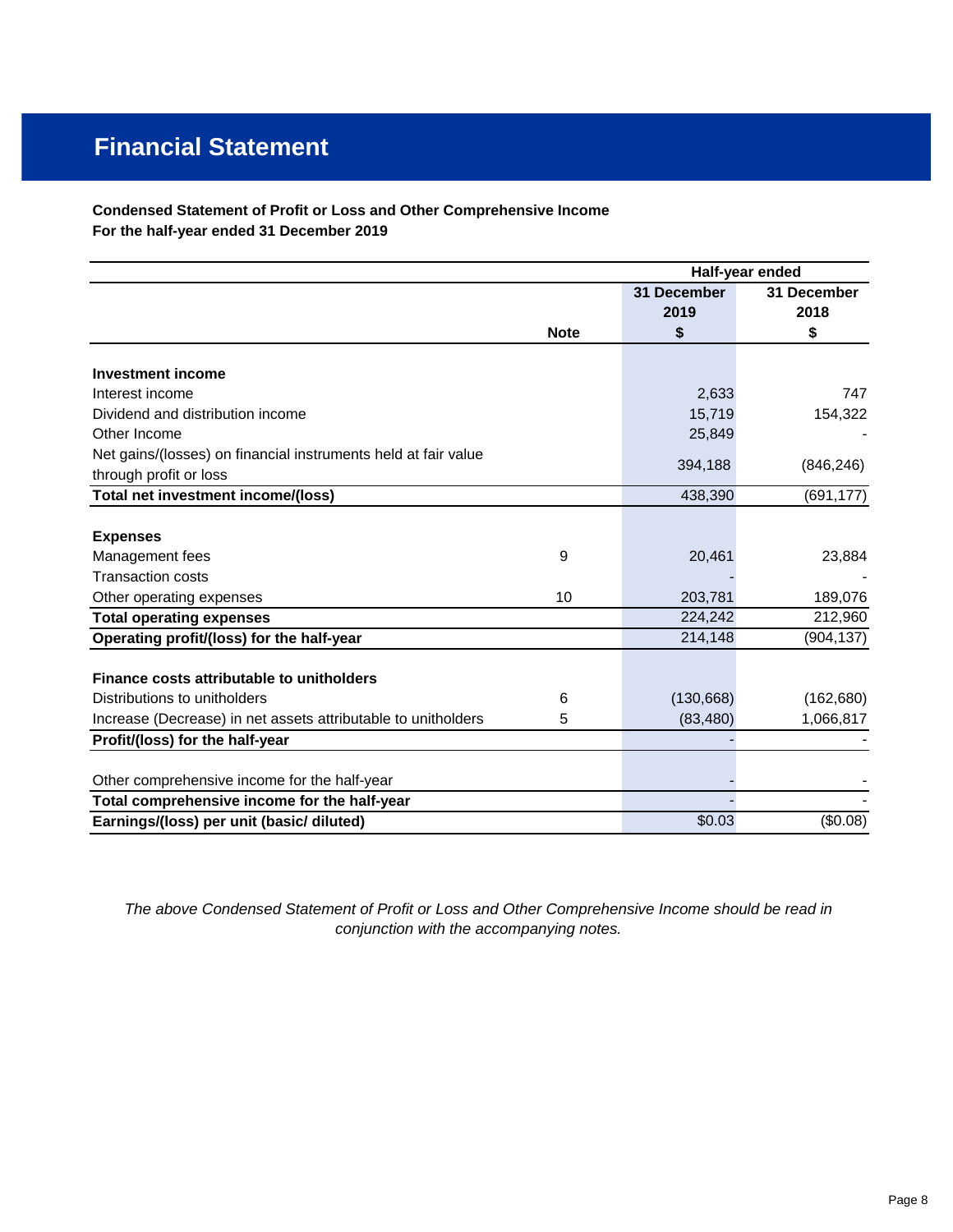# **Financial Statement**

## **Condensed Statement of Financial Position**

**As at 31 December 2019**

|                                                                      |             | As at       |             |
|----------------------------------------------------------------------|-------------|-------------|-------------|
|                                                                      |             | 31 December | 30 June     |
|                                                                      |             | 2019        | 2019        |
|                                                                      | <b>Note</b> | \$          | \$          |
| <b>Assets</b>                                                        |             |             |             |
|                                                                      | 7           |             | 143         |
| Cash and cash equivalents                                            |             | 1,069,388   |             |
| Receivables                                                          |             | 5,778       | 25,098      |
| Due from brokers - receipts for securities sold                      |             |             |             |
| Financial assets held at fair value through profit or loss           | 8           | 3,550,254   | 5,160,034   |
| <b>Total assets</b>                                                  |             | 4,625,420   | 5,185,275   |
|                                                                      |             |             |             |
| <b>Liabilities</b>                                                   |             |             |             |
| Distributions payable                                                | 6           | 22,739      | 21,891      |
| Due to brokers - payable for securities sold                         |             |             |             |
| Other payables                                                       |             | 78,181      | 264,780     |
| Total liabilities (excluding net assets attributable to unitholders) |             | 100,920     | 286,671     |
|                                                                      |             |             |             |
| Net assets attributable to unitholders - liability                   |             | 4,524,500   | 4,898,604   |
| Liabilities attributable to unitholders                              |             | (4,524,500) | (4,898,604) |
|                                                                      |             |             |             |
|                                                                      |             |             |             |
| <b>Net assets</b>                                                    |             |             |             |

*The above Condensed Statement of Financial Position should be read in conjunction with the accompanying notes.*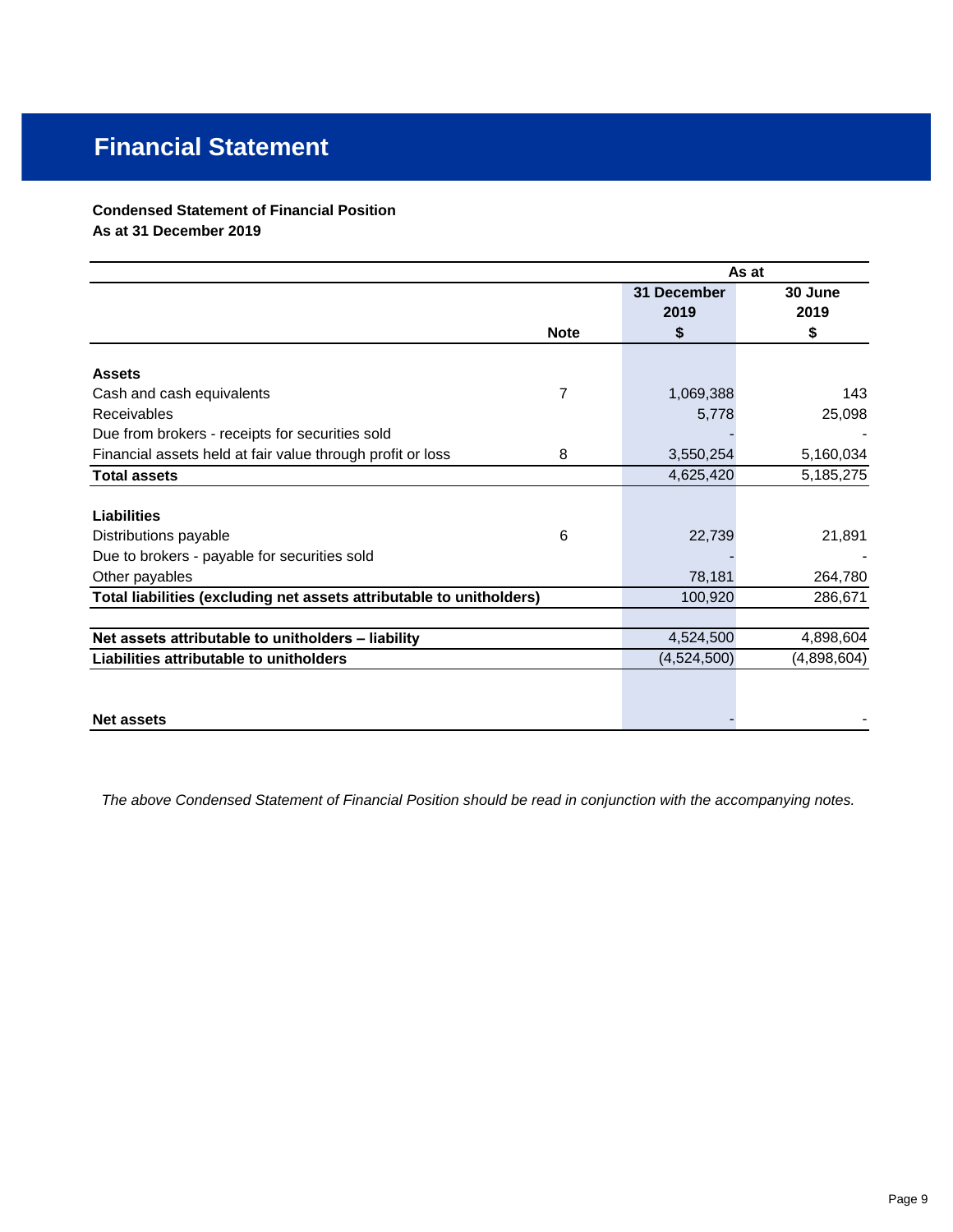# **Financial Statement**

### **Condensed Statement of Changes in Equity As at 31 December 2019**

|                                                                |             | Half-year ended |         |  |
|----------------------------------------------------------------|-------------|-----------------|---------|--|
|                                                                |             | 31 December     | 30 June |  |
|                                                                |             | 2019            | 2019    |  |
|                                                                | <b>Note</b> |                 |         |  |
| Balance at the beginning of the financial year                 |             |                 |         |  |
| Profit/(loss) for the year                                     |             |                 |         |  |
| Other comprehensive income                                     |             |                 |         |  |
| <b>Total comprehensive income</b>                              |             |                 |         |  |
| Transactions with unitholders in their capacity as unitholders |             |                 |         |  |
| <b>Total operating expenses</b>                                |             |                 |         |  |
| Total equity at the end of the period                          |             |                 |         |  |

As a result, there was no equity at the start or end of the financial year. Under Australian Accounting Standards, net assets attributable to unitholders are classified as liability rather than equity.

*The above Condensed Statement of Changes in Equity should be read in conjunction with the accompanying notes.*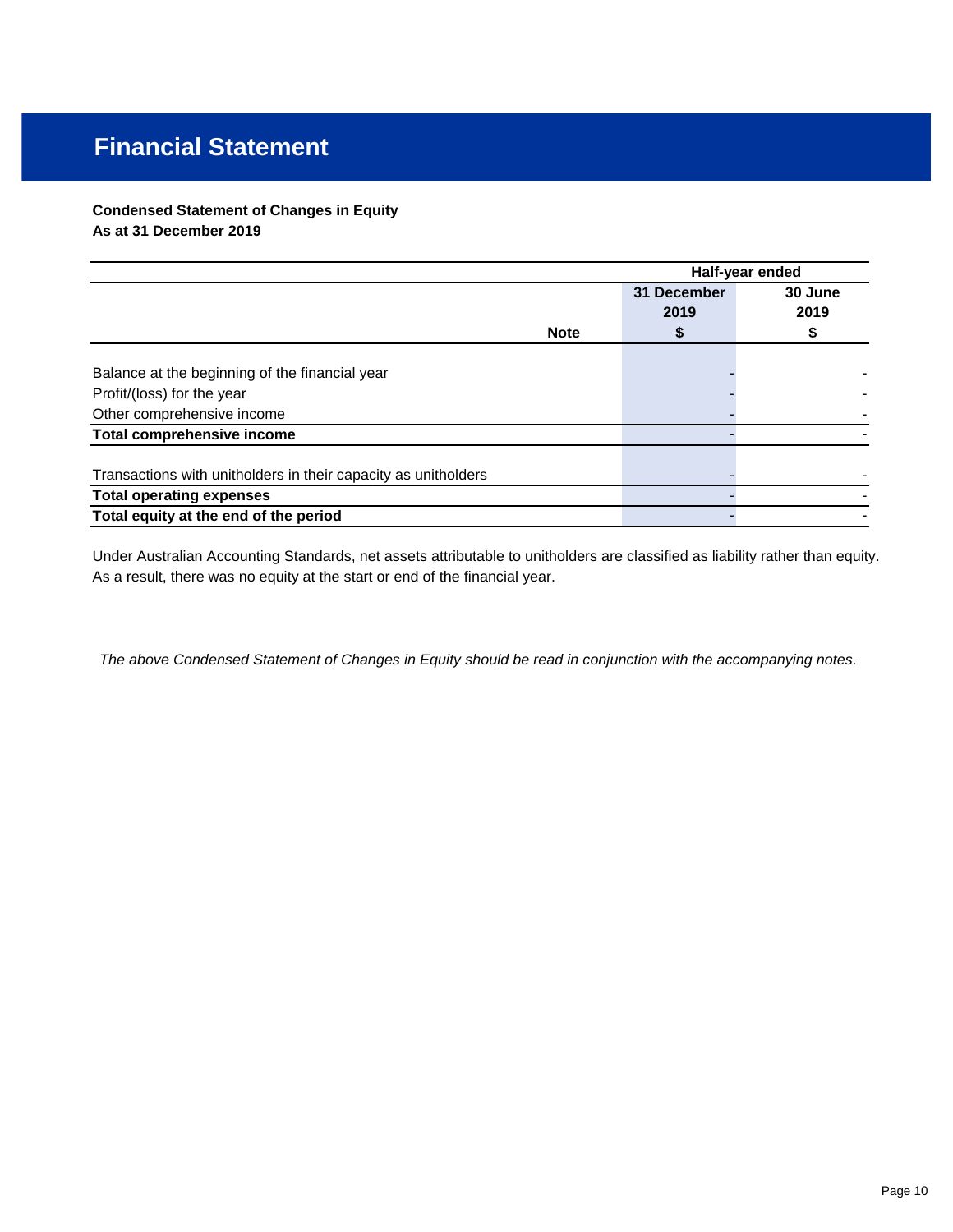### **Condensed Statement of Cash Flows**

**For the half-year ended 31 December 2019**

|                                                                      | Half-year ended |             |
|----------------------------------------------------------------------|-----------------|-------------|
|                                                                      | 31 December     | 31 December |
|                                                                      | 2019            | 2018        |
| <b>Note</b>                                                          | \$              | \$          |
| Cash flows from operating activities                                 |                 |             |
| Proceeds from sale of financial instruments held at fair value       |                 |             |
| through profit or loss                                               | 1,296,522       | 2,091,888   |
| Return of capital on financial instruments                           | 3,581,048       |             |
| Purchase of financial instruments held at fair value through         |                 |             |
| profit or loss                                                       | (2,888,231)     | (1,358,714) |
| Transaction costs on sale and purchase of financial instruments      |                 |             |
| Dividends and distributions received                                 | 13,494          | 154,374     |
| Interest received                                                    | 2,137           | 789         |
| GST recovered/(paid)                                                 | 22,043          | 4,868       |
| Dividend expense short sold                                          |                 |             |
| Management and recoverable costs of responsible entity paid          | (24, 047)       | (22, 686)   |
| Net Other operating income/expenses paid                             | (311, 700)      | (168, 130)  |
| Net cash inflow/(outflow) from operating activities                  | 1,691,266       | 702,389     |
|                                                                      |                 |             |
| Cash flows from financing activities                                 |                 |             |
| Proceeds from applications by unitholders (excluding treasury units) | 24,693          | 33,434      |
| Payments for redemptions by unitholders (excluding treasury units)   | (542, 027)      | (167, 783)  |
| <b>Realised Gains on CFD Account</b>                                 | 14,630          |             |
| Proceeds from treasury unit applications                             |                 | 27,852      |
| Payments for treasury unit redemptions                               |                 | (443, 634)  |
| Distributions paid                                                   | (129, 912)      | (167, 511)  |
| Other                                                                | 10,596          |             |
| Net cash inflow/(outflow) from financing activities                  | (622, 020)      | (717, 642)  |
|                                                                      |                 |             |
| Net (decrease)/increase in cash and cash equivalents                 | 1,069,246       | (15, 253)   |
| Cash and cash equivalents at the beginning of the period             | 143             | 19,385      |
| 7<br>Cash and cash equivalents at the end of the period              | 1,069,388       | 4,132       |
| Non-cash financing activities                                        | 24,693          | 33,434      |

*The above Condensed Statement of Cash Flows should be read in conjunction with the accompanying notes.*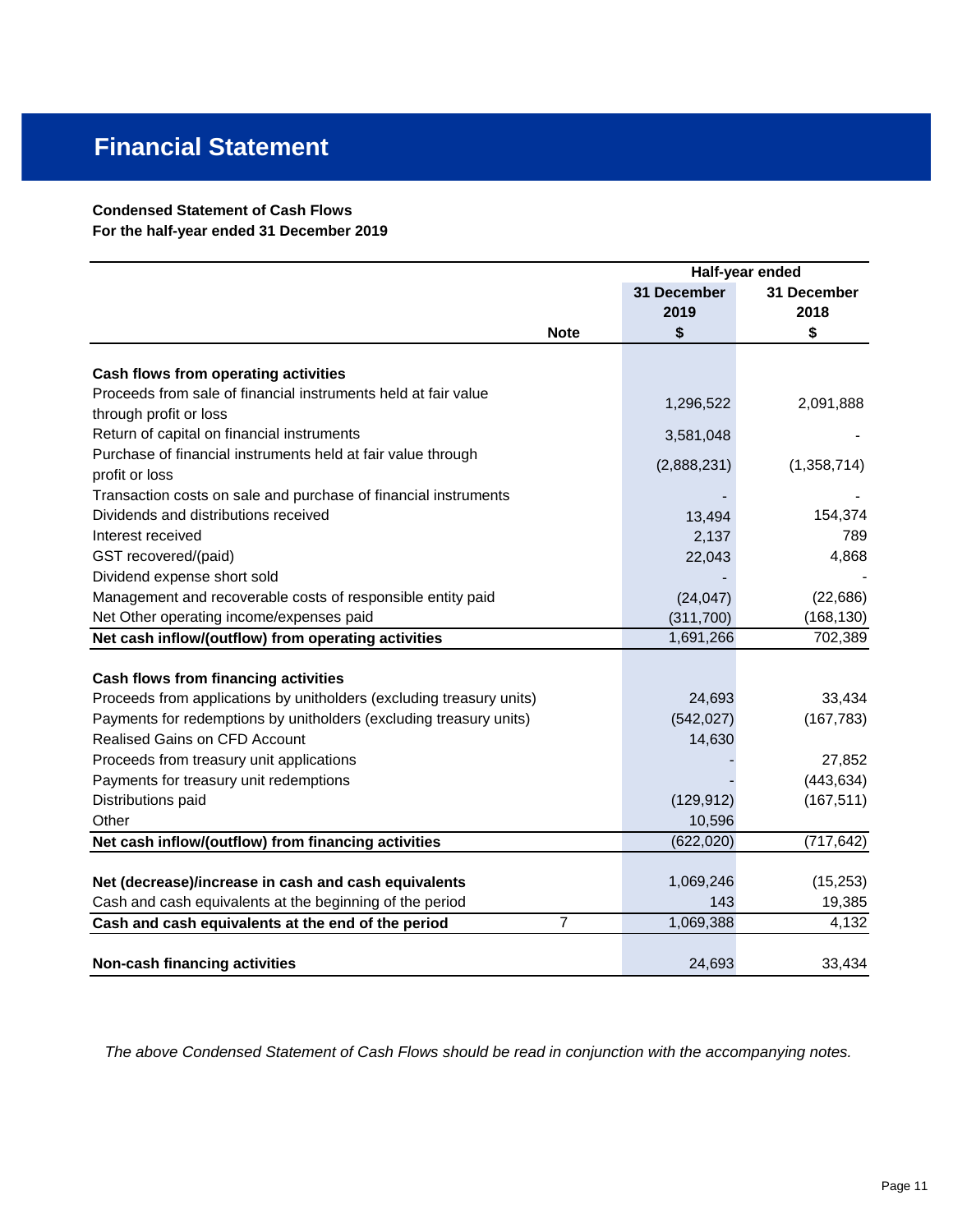### **Contents**

- General information
- Significant accounting policies
- Use of estimates and judgements
- Fair value measurement
- 5 Net assets attributable to unitholders<br>6 Distribution to unitholders
- Distribution to unitholders
- Cash and cash equivalents
- Financial assets held at fair value through profit or loss
- Related party transactions
- Other operating expenses
- Contingent assets and liabilities
- Events after the reporting period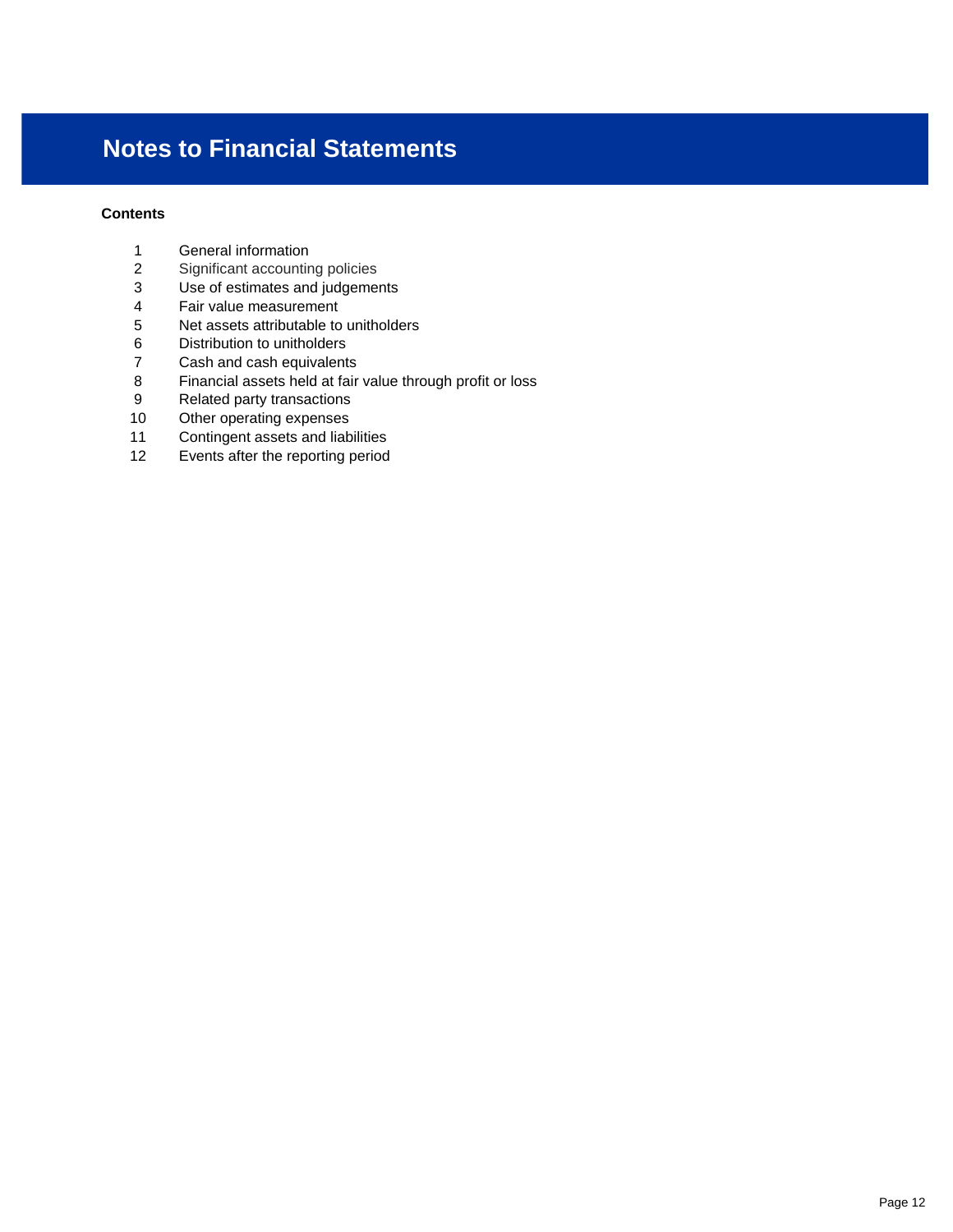#### **Note 1. General information**

entity. The Trust commenced operations on 8 February 2011 and is domiciled in Australia. The condensed interim financial statements cover Aurora Dividend Income Trust (Managed Fund) (the "Trust") as an individual

presented in Australian currency. The Responsible Entity of the Trust is Aurora Funds Management Limited (the "Responsible Entity"). The Responsible Entity's registered office is Suite 613, Level 6, 370 St Kilda Road, Melbourne VIC 3004. The financial statements are

obligations arising under the *Corporations Act 2001* . announcements made by the Trust during the half-year ended 31 December 2019 in accordance with the continuous disclosure It is recommended that these financial statements are considered together with the Product Disclosure Statement (which is currently being refreshed) and in accordance with the provisions of the governing documents of the Trust, and any public

investment strategy, the provisions of the Trust Constitution, the Product Disclosure Statement and any Trust updates. The principal activities of the Trust during the financial year were managing its investment strategy in accordance with its

#### **Note 2. Significant accounting policies**

The principal accounting policies adopted in the preparation of this condensed interim financial report are set out below.

These policies have been consistently applied to all years presented, unless otherwise stated. 

#### **(a) New and amended standards**

Australian Accounting Standards Board ('AASB') that are mandatory for the current reporting period. The Trust has adopted all of the new, revised or amending Accounting Standards and Interpretations issued by the

adopted. Any new, revised or amending Accounting Standards or Interpretations that are not yet mandatory have not been early

#### **(b) Basis of preparation**

Trust in its Financial Report as at, and for, the year ended 30 June 2019. The accounting policies applied by the Trust in this condensed interim financial report are the same as those applied by the

#### **Statement of compliance**

Interim Financial Reporting and the *Corporations Act 2001* . The condensed interim financial statements are a general purpose financial report prepared in accordance with AASB 134

read in conjunction with the annual financial report as at, and for, the year ended 30 June 2019. The interim financial report does not include all the information required for a full annual financial report and should be

The condensed interim financial statements comply with IAS 34 Interim Financial Reporting.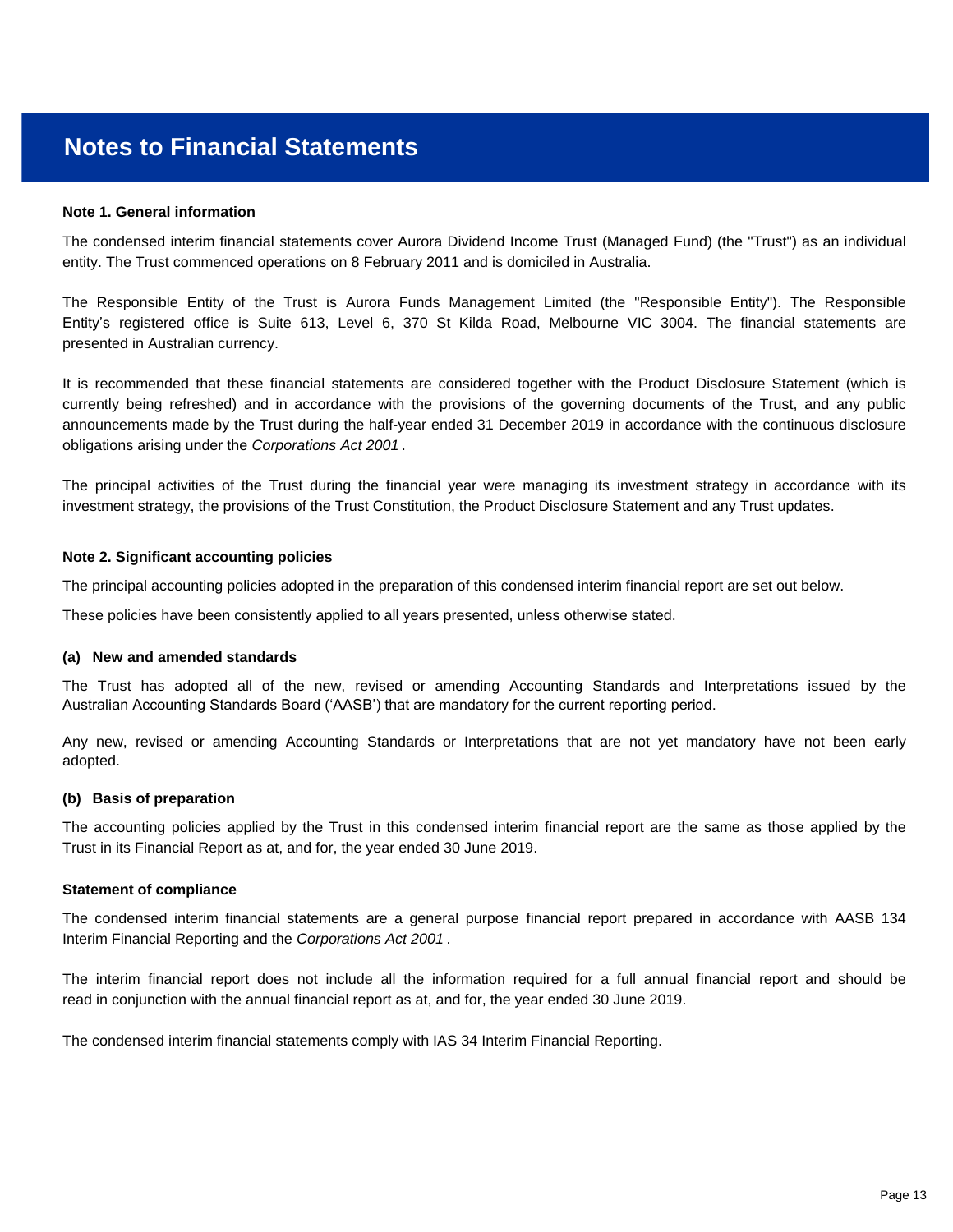#### **Note 2. Significant accounting policies (continued)**

#### **(b) Basis of preparation (continued)**

#### **Statement of compliance (continued)**

The Directors of the Responsible Entity have the power to amend and reissue the condensed interim financial statements. The condensed interim financial statements were authorised for issue by the directors as at the date of the directors' report.

#### **Note 3. Use of estimates and judgements**

may differ from these estimates. In preparing these interim financial statements, management may make judgements, estimates and assumptions that affect the application of accounting policies and the reported amounts of assets and liabilities, income and expenses. Actual results

2019. The significant judgments made by management in applying the accounting policies and the key sources of estimation uncertainty were the same as those that applied to the annual financial statements as at, and for, the year ended 30 June

#### *Key sources of estimation uncertainty*

#### RNY Property Trust (ASX: RNY)

The Directors have determined to carry the Fund's investment in RNY Property Trust (RNY) at \$0.044 (being 4.4 cents) per unit at 31 December 2019. In reaching this position, the Directors considered the following factors:

- asset position. RNY units are thinly traded on the ASX, and were suspended from trading on 1 April 2019 (due to the failure to lodge audited financial statements for the year, since lodged). Historically, RNY have traded at a discount to the underlying net
- On 27 September 2019, Huntley Management Limited ("Huntley"), as responsible entity for RNY Property Trust ("RNY"), announced that the independent valuation of RNY's five commercial office properties in the Tristate area of New York ("Portfolio"), as conducted by CBRE Group, Inc ("CBRE"), resulted the overall valuation being increased from US\$68.8 million to US\$79.5 million. As a consequence of this uplift in the Portfolio's valuation, RNY's unaudited net asset position is 4.7 cents per RNY unit.

Having regard to a range of factors, the Directors have determined a fair value of \$0.044 per unit in RNY.

On 11 March 2020 Huntley Management Limited (Huntley), as responsible entity for RNY Property Trust (RNY), announced that the Amended and Restated Senior Loan Agreement (Loan Agreement) with its US lender, ACORE Capital (Lender), has been extended for 30-days. The purpose of short-term extension is to allow RNY's investment manager, Aurora Funds Management Limited (Aurora), and the Lender additional time to finalise terms of a longer dated extension.

information on how fair value is calculated please see Note 4 to the financial statements. For the majority of the Trust's other financial instruments, quoted market prices are readily available. However, there may be certain financial instruments, for example, over-the-counter derivatives or unquoted securities which are fair valued using valuation techniques. Where valuation techniques are used to determine fair values, they are validated and periodically reviewed by experienced personnel of the Responsible Entity, independent of the team that created them. For more

approximate fair value due to the immediate or short-term nature of these financial instruments. For certain other financial instruments, including amounts due from/to brokers and payables, the carrying amounts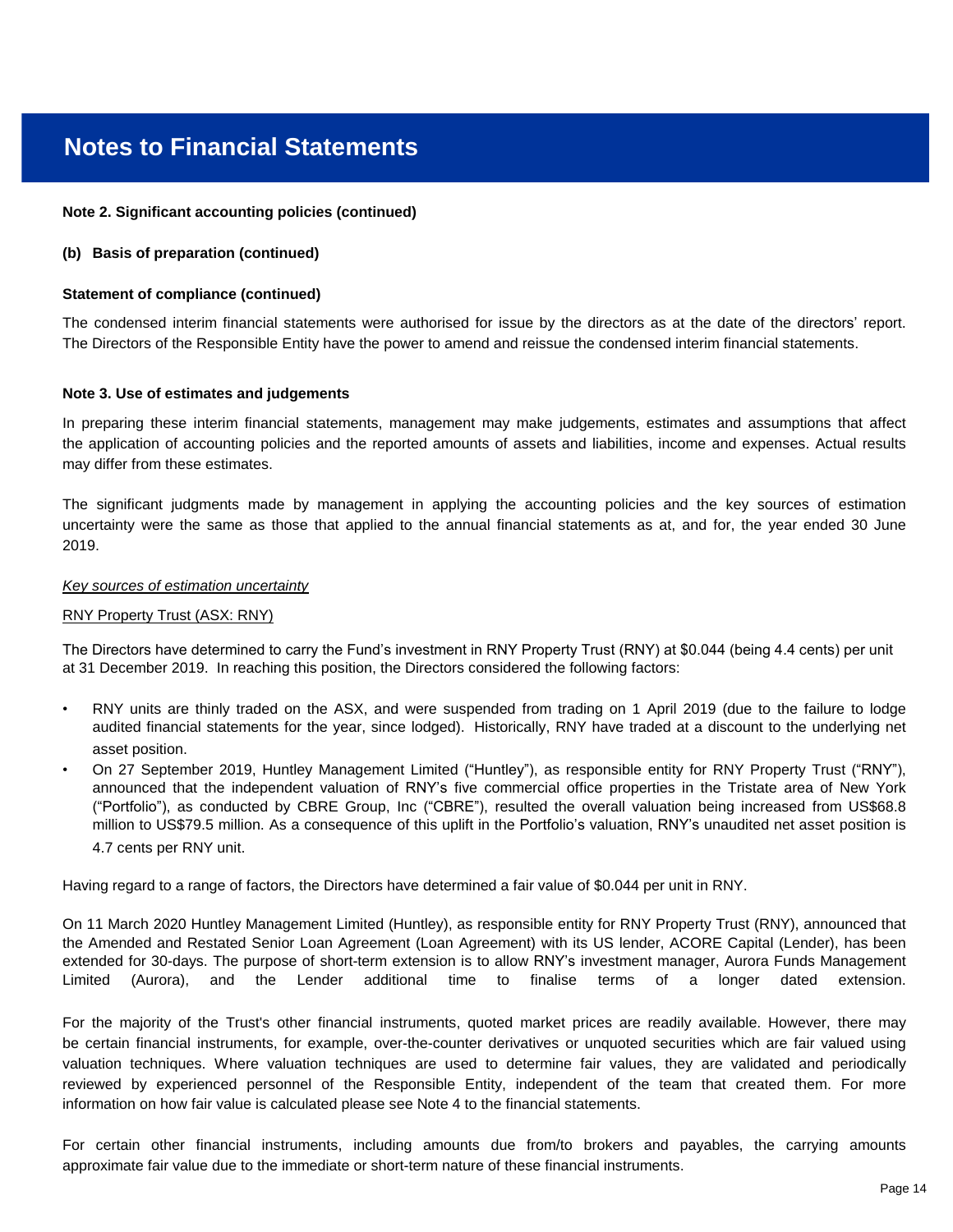#### **Note 4. Fair value measurement**

loss (FVTPL). The Trust measures and recognises the following assets and liabilities at fair value on a recurring basis through profit or

AASB 13 requires disclosure of fair value measurements by level of the following fair value hierarchy:

*Fair value hierarchy*

- measurement date. Level 1: Quoted prices (unadjusted) in active markets for identical assets or liabilities that the entity can access at the
- directly or indirectly. Level 2: Inputs other than quoted prices included within Level 1 that are observable for the asset or liability, either
- Level 3: Unobservable inputs for the asset or liability.

#### **(i) Fair value in an active market (level 1)**

the reporting period without any deduction for estimated future selling costs. The fair value of financial assets and liabilities traded in active markets is based on their quoted market prices at the end of

its investments. The Trust values its investments in accordance with the accounting policies within this note to the financial statements. For the majority of its investments, the Trust relies on information provided by independent pricing services for the valuation of

to the net open position, as appropriate. The quoted market price used for financial assets held by the Trust is the current bid price; the appropriate quoted market price for financial liabilities is the current asking price. When the Trust holds derivatives with offsetting market risks, it uses mid-market prices as a basis for establishing fair values for the offsetting risk positions and applies this bid or asking price

regularly occurring market transactions on an arm's length basis. A financial instrument is regarded as quoted in an active market if quoted prices are readily and regularly available from an exchange, dealer, broker, industry group, pricing service, or regulatory agency, and those prices represent actual and

#### **(ii) Fair value in an inactive or unquoted market (level 2 and level 3)**

prices or any other valuation technique that provides a reliable estimate of prices obtained in actual market transactions. The fair value of financial assets and liabilities that are not traded in an active market is determined using valuation techniques. These include the use of recent arm's length market transactions, reference to the current fair value of a substantially similar other instrument, discounted cash flow techniques, option pricing models, volume weighted average

and conditions. Where discounted cash flow techniques are used, estimated future cash flows are based on management's best estimates and the discount rate used is a market rate at the end of the reporting period applicable for an instrument with similar terms

the specific circumstances of the issuer. For other pricing models, inputs are based on market data at the end of the reporting period. Fair values for unquoted equity investments are estimated, if possible, using applicable price/earnings ratios for similar listed companies adjusted to reflect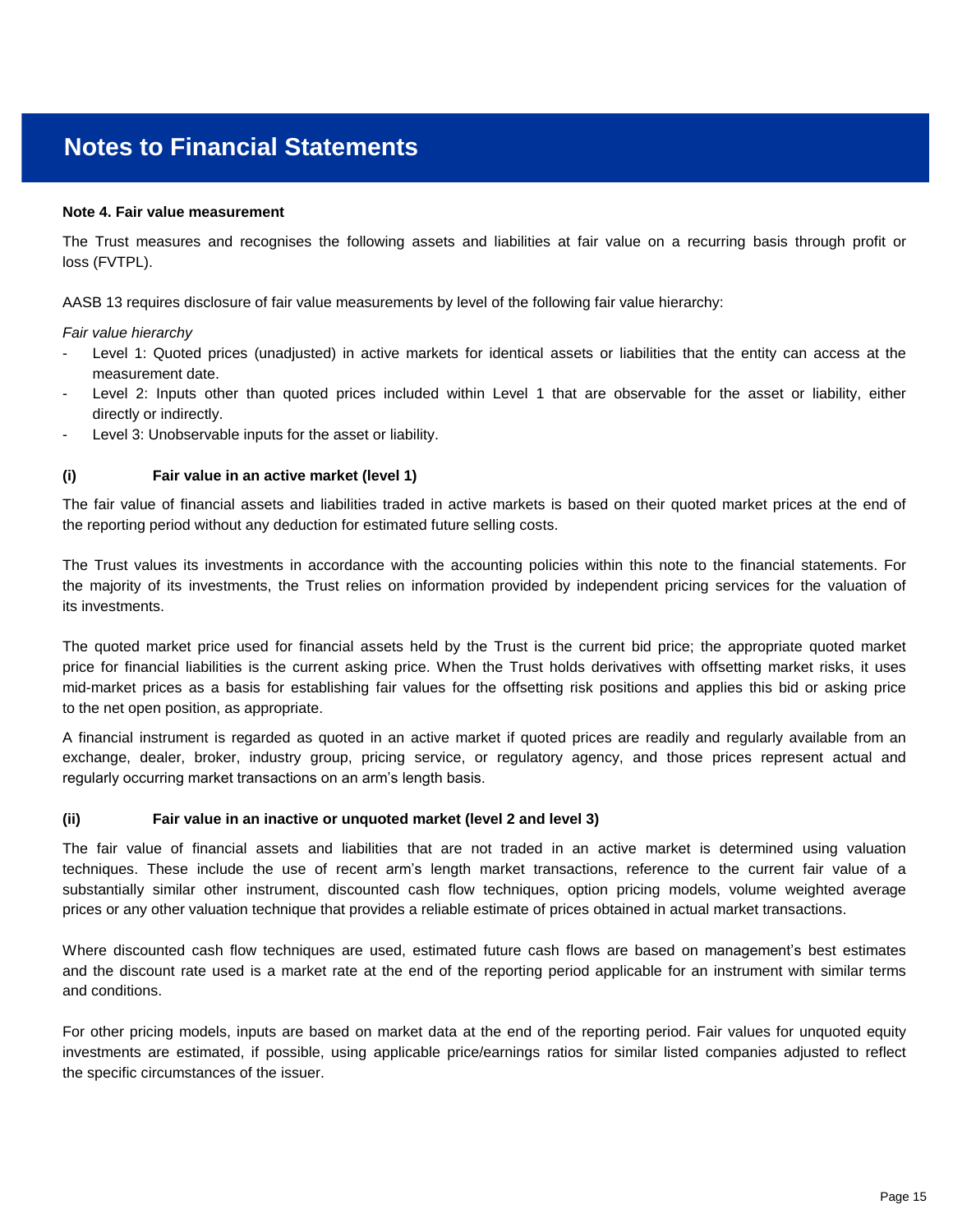#### **Note 4. Fair value measurement (continued)**

techniques employed may not fully reflect all factors relevant to the positions the Trust holds. Some of the inputs to these models may not be market observable and are therefore estimated based on assumptions. The output of a model is always an estimate or approximation of a value that cannot be determined with certainty, and valuation

based on the lowest level of input that is significant to the entire fair value measurement, being: The following tables detail the Trust's assets and liabilities, measured or disclosed at fair value, using a three-level hierarchy,

|                                                        | Level 1   | Level 2                  | Level 3   | <b>Total</b> |
|--------------------------------------------------------|-----------|--------------------------|-----------|--------------|
| 31 December 2019                                       | S         | \$                       | P         |              |
| <b>Financial assets</b>                                |           |                          |           |              |
| Financial assets designated at fair value through      |           |                          |           |              |
| profit or loss:                                        |           |                          |           |              |
| Listed equity securities                               | 2,399,484 |                          | 1,150,770 | 3,550,254    |
| Listed unit trusts                                     |           | $\overline{\phantom{0}}$ |           |              |
| <b>Total financial assets</b>                          | 2,399,484 |                          | 1,150,770 | 3,550,254    |
| <b>Financial liabilities</b>                           |           |                          |           |              |
| Financial liabilities designated at fair value through |           |                          |           |              |
| profit or loss:                                        |           |                          |           |              |
| Listed equity securities sold short                    |           |                          |           |              |
| <b>Total financial liabilities</b>                     |           |                          |           |              |

|                                                        | Level 1   | Level <sub>2</sub> | Level 3   | <b>Total</b> |
|--------------------------------------------------------|-----------|--------------------|-----------|--------------|
| 30 June 2019                                           | \$        | \$                 | \$        | P            |
| <b>Financial assets</b>                                |           |                    |           |              |
| Financial assets designated at fair value through      |           |                    |           |              |
| profit or loss:                                        |           |                    |           |              |
| Listed equity securities                               | 3,972,806 | 36.459             | 1,150,769 | 5,160,034    |
| Listed unit trusts                                     |           |                    |           |              |
| <b>Total financial assets</b>                          | 3,972,806 | 36,459             | 1,150,769 | 5,160,034    |
| <b>Financial liabilities</b>                           |           |                    |           |              |
| Financial liabilities designated at fair value through |           |                    |           |              |
| profit or loss:                                        |           |                    |           |              |
| Listed equity securities sold short                    |           |                    |           |              |
| <b>Total financial liabilities</b>                     |           |                    |           |              |

include active listed equities and certain listed unit trusts. Investments whose values are based on quoted market prices in active markets, and therefore classified within level 1,

#### *Transfers between levels*

to Keybridge Capital Limited and was placed in level 2. As at 31 December 2019 Copper Strike is being valued at its ASX price. In the 30 June 2019 accounts the investment in Copper Strike Limited (ASX: CSE) was valued using the most recent sale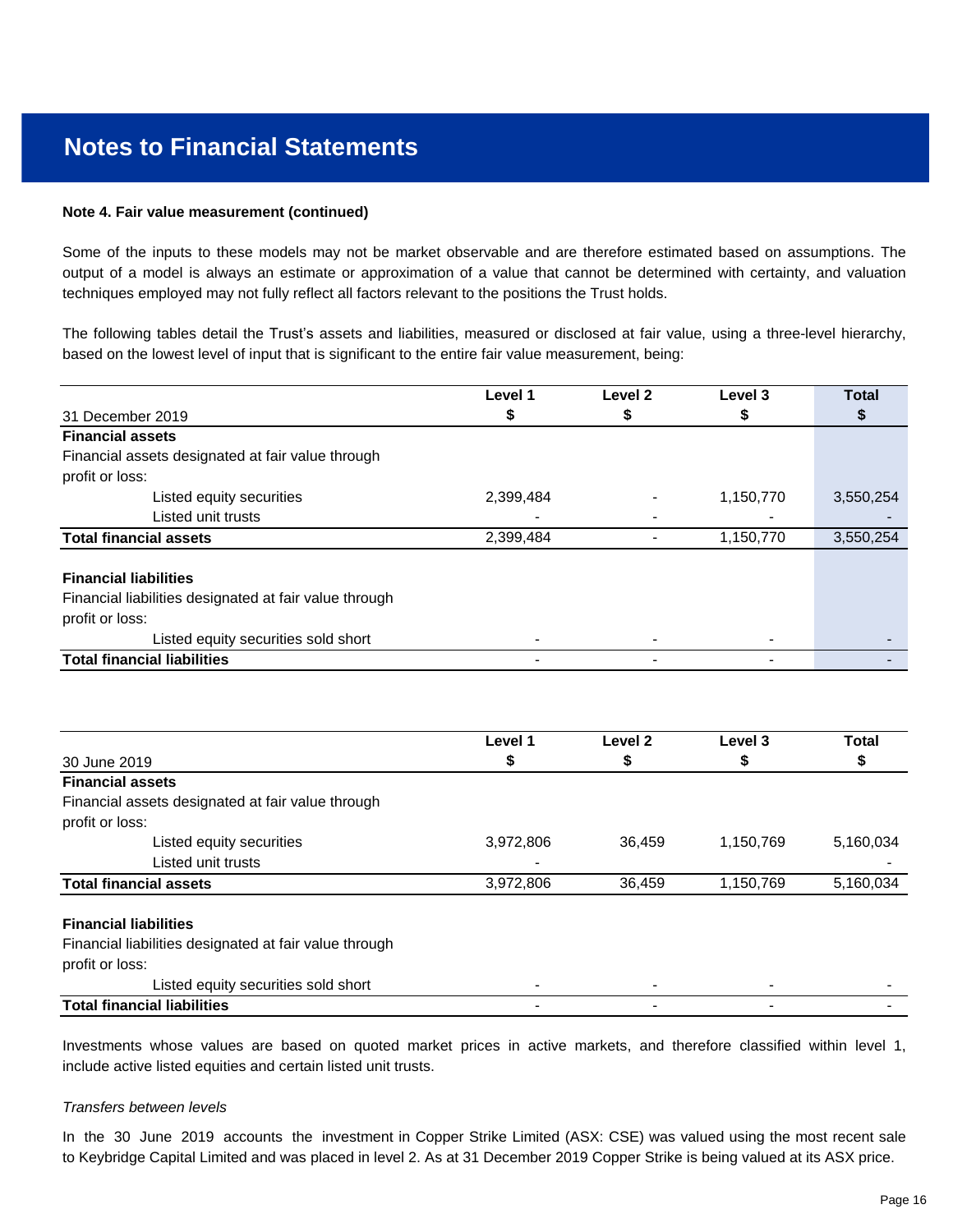### **Note 4. Fair value measurement (continued)**

### *Valuation inputs for Level 3 investments*

and the value of 4.4 cents per unit has been adopted. The Trust invests in listed securities trading as RNY. As disclosed in Note 3, the Trust and other associated entities of AFML hold 80.96% of the units in RNY. For the reasons disclosed in Note 3, the last traded price has not been adopted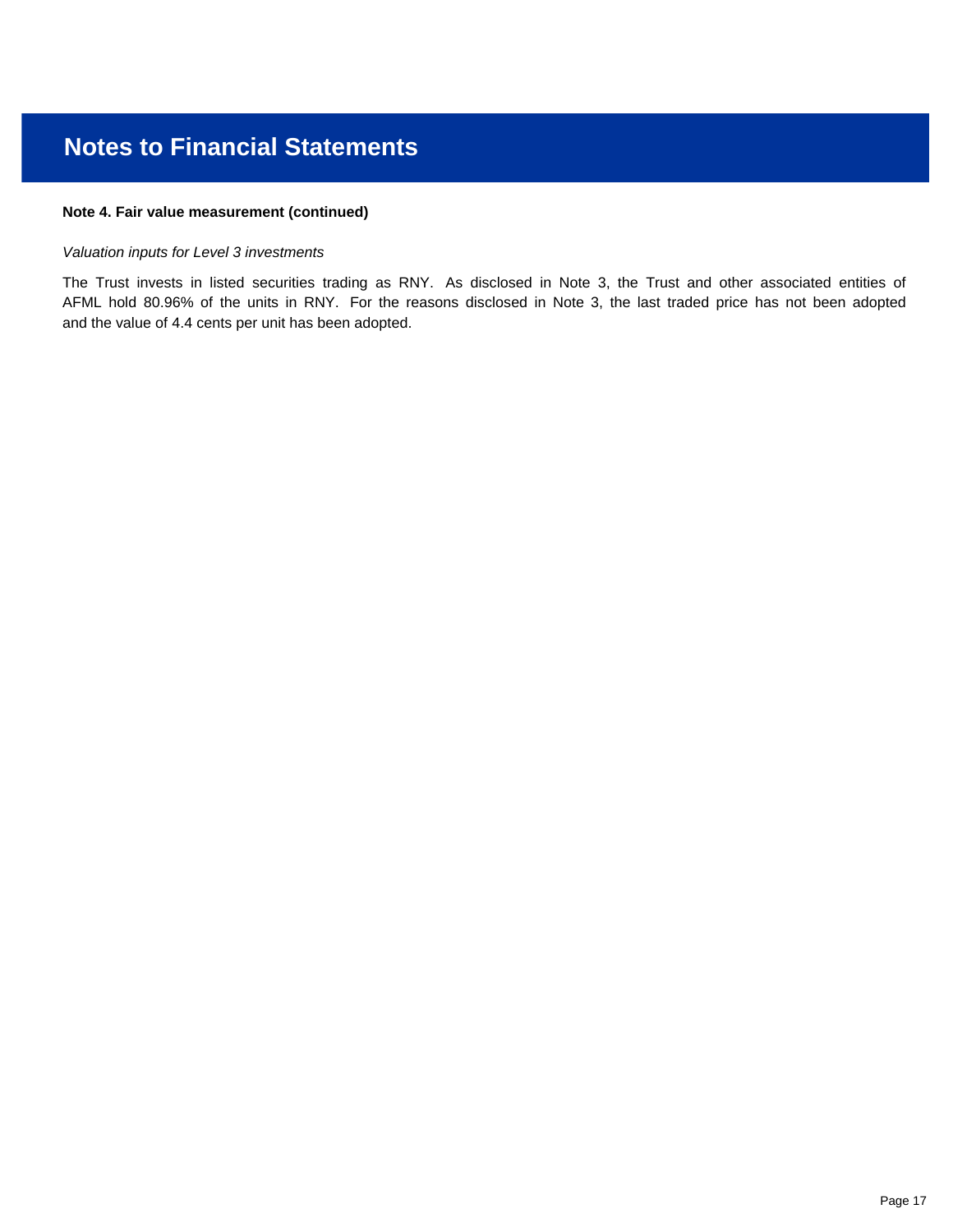### **Note 5. Net assets attributable to unitholders**

were as follows: Movements in the number of units and net assets attributable to unitholders during the half-year and previous half-year

|                                                   | 31 December | 30 June       | 31 December | 30 June    |
|---------------------------------------------------|-------------|---------------|-------------|------------|
|                                                   | 2019        | 2019          | 2019        | 2019       |
|                                                   | No.         | No.           | \$          | \$         |
|                                                   |             |               |             |            |
| Opening balance - excluding treasury units        | 8,756,334   | 10,361,327    |             |            |
| Applications                                      |             |               |             |            |
| Redemptions                                       | (784, 668)  | (1,752,569)   |             |            |
| Units issued upon reinvestment of distributions   | 46,031      | 113,963       |             |            |
| Cancellation of treasury units                    |             | 33,613        |             |            |
| <b>Closing balance - excluding treasury units</b> | 8,017,697   | 8,756,334     |             |            |
|                                                   |             |               |             |            |
| <b>Opening balance - treasury units</b>           |             | 1,890,906     |             |            |
| Applications                                      |             | 784,423       |             |            |
| Redemptions                                       |             | (2,641,716)   |             |            |
| Cancellation of treasury units                    |             | (33, 613)     |             |            |
| <b>Closing balance - treasury units</b>           |             |               |             |            |
|                                                   |             |               |             |            |
| Opening balance - including treasury units        | 8,756,334   | 12,252,233    | 4,898,604   | 6,222,082  |
| Applications                                      |             | 784,423       |             | 27,853     |
| Redemptions                                       | (784, 668)  | (4, 394, 285) | (482, 278)  | (996, 412) |
| Units issued upon reinvestment of distributions   | 46,031      | 113,963       | 24,693      | 59,187     |
| Cancellation of treasury units                    |             |               |             |            |
| Increase/(decrease) in net assets attributable    |             |               |             |            |
| to unitholders                                    |             |               | 83,481      | (414, 106) |
| <b>Closing balance - including treasury units</b> | 8,017,697   | 8,756,334     | 4,524,500   | 4,898,604  |

extend to a right to the underlying assets of the Trust. As stipulated within the Trust Constitution, each unit represents a right to an individual share in the Trust and does not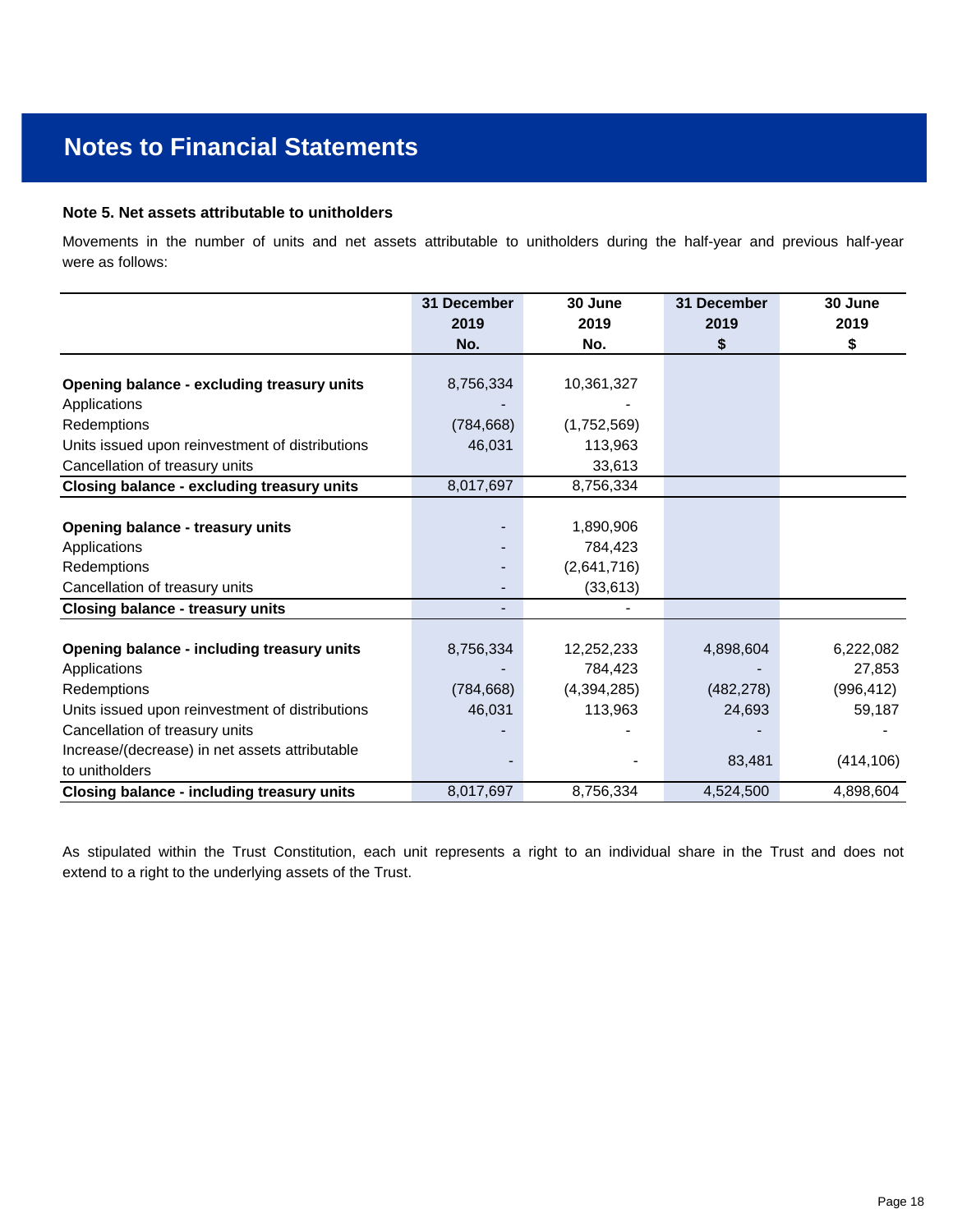#### **Note 6. Distribution to unitholders**

The distributions declared for the half-year were as follows:

|                                                | Half-year ended           |                                   |                           |                                   |
|------------------------------------------------|---------------------------|-----------------------------------|---------------------------|-----------------------------------|
|                                                | 31 December<br>2019<br>\$ | 31 December<br>2019<br><b>CPU</b> | 31 December<br>2018<br>\$ | 31 December<br>2018<br><b>CPU</b> |
| <b>Quoted Units</b>                            |                           |                                   |                           |                                   |
| Distributions paid                             |                           |                                   | 133,617                   | 1.39                              |
| Distributions payable (31 December 2019 month) |                           | $\blacksquare$                    |                           | 0.28                              |
| Total distributions - quoted units             |                           |                                   | 133,617                   | 1.67                              |
| <b>Unquoted Units</b>                          |                           |                                   |                           |                                   |
| Distributions paid                             | 107,928                   | 1.38                              | 2,791                     | 1.39                              |
| Distributions payable (31 December 2019 month) | 22,739                    | 0.29                              | 26,272                    | 0.28                              |
| Total distributions - unquoted units           | 130.667                   | 1.67                              | 29,063                    | 1.67                              |
|                                                |                           |                                   |                           |                                   |
| <b>Total distributions</b>                     | 130.667                   | 1.67                              | 162,680                   | 1.67                              |

part or all of any distribution may be a return of capital. The Trust distributes all its net income each year to unitholders. The Trust distributes 0.5% of the Net Asset Value ('NAV') per unit each month. Should the Trust not generate sufficient net income to cover the distribution in any financial year, then

#### **Note 7. Cash and cash equivalents**

|                                                 |                        | As at           |
|-------------------------------------------------|------------------------|-----------------|
|                                                 | 31 December<br>2019    | 30 June<br>2019 |
|                                                 |                        | 143             |
| Cash at bank<br>Total cash and cash equivalents | 1,069,388<br>1,069,388 | 143             |

### **Note 8. Financial assets held at fair value through profit or loss**

|                                                                  | As at               |                 |  |
|------------------------------------------------------------------|---------------------|-----------------|--|
|                                                                  | 31 December<br>2019 | 30 June<br>2019 |  |
| Designated at fair value through profit or loss                  |                     |                 |  |
| Australian listed equity securities                              | 3,550,254           | 5,160,034       |  |
| Australian listed unit trusts                                    |                     |                 |  |
| Australian listed options                                        |                     |                 |  |
| Total financial assets held at fair value through profit or loss | 3.550.254           | 5,160,034       |  |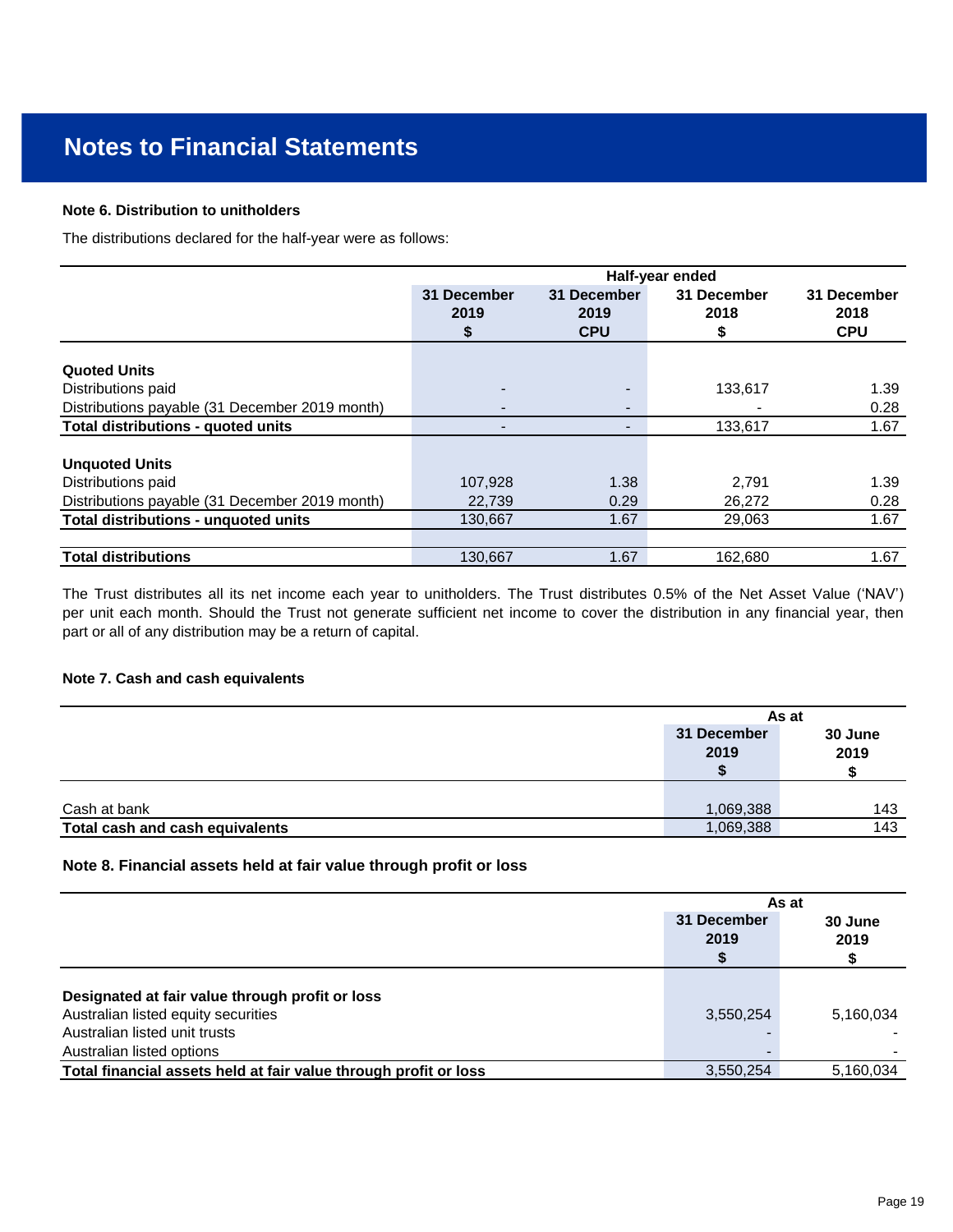### **Note 9. Related party transactions**

#### *Responsible Entity*

The Responsible Entity of Aurora Dividend Income Trust (Managed Fund) is Aurora Trusts Management Limited.

#### *Key management personnel unitholdings*

No key management personnel of Aurora Dividend Income Trust (Managed Fund) held units in the Trust.

#### *Key management personnel compensation*

personnel. Key management personnel are paid by Aurora Funds Management Limited. Payments made from the Trust to Aurora Funds Management Limited do not include any amounts directly attributable to the compensation of key management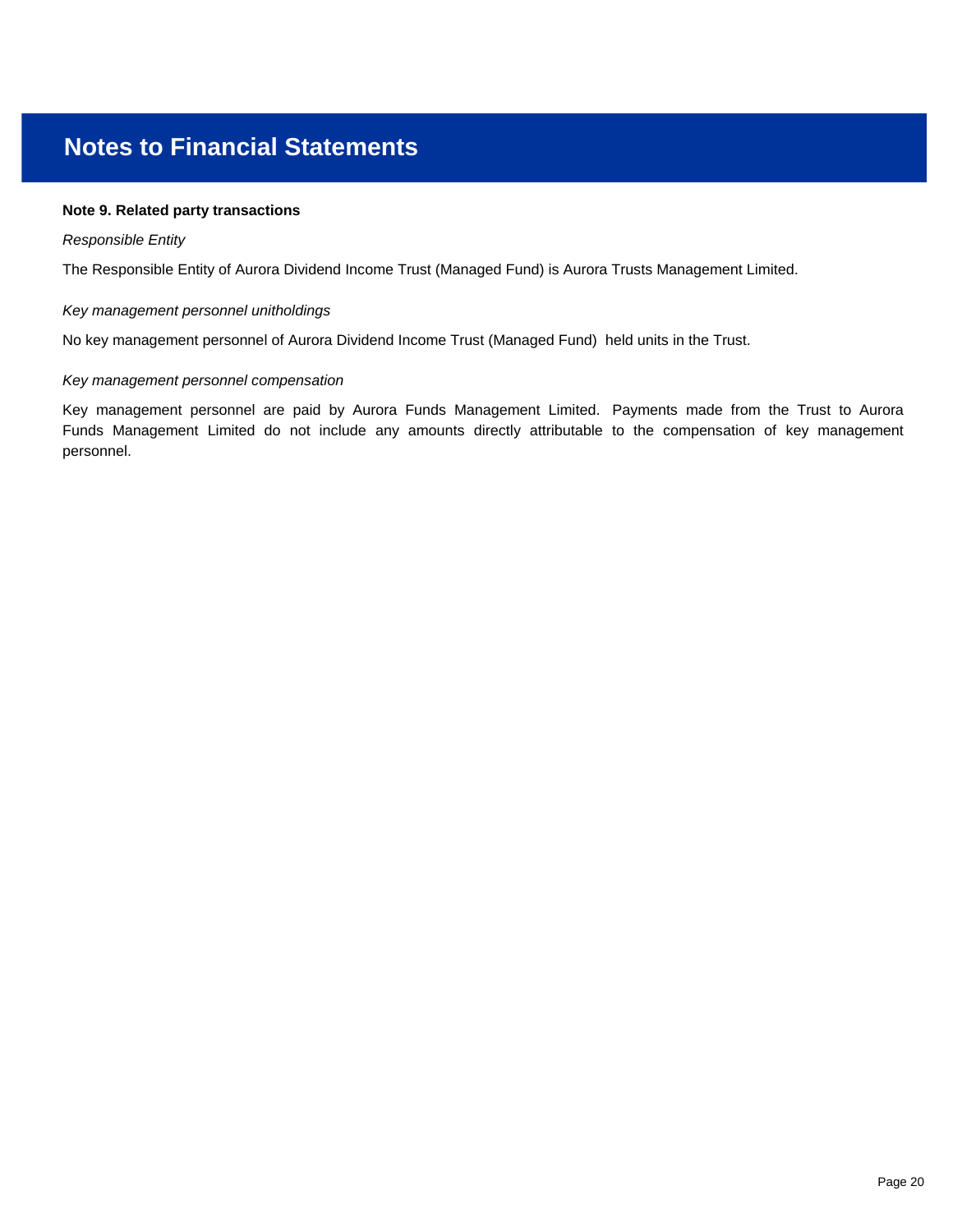#### **Note 9. Related party transactions (continued)**

#### *Treasury Units*

investments in itself are set out below: The Trust may purchase and sell units in itself as part of its Treasury Unit trading activities. Details of the Trust's

| 31 December 2019                | No. of<br>units held<br>opening | No. of<br>units held<br>closing | <b>Fair value</b><br><b>of</b><br>investment | <b>Interest</b><br>held  | No. of<br>units<br>acquired | No. of units<br>disposed | <b>Distributions</b><br>paid/payable<br>by the Trust |
|---------------------------------|---------------------------------|---------------------------------|----------------------------------------------|--------------------------|-----------------------------|--------------------------|------------------------------------------------------|
| Aurora Dividend<br>Income Trust | ٠                               | ۰.                              | ٠                                            | $\overline{\phantom{a}}$ | $\overline{\phantom{a}}$    | ٠                        | $\overline{\phantom{0}}$                             |
| 30 June 2019                    |                                 |                                 |                                              |                          |                             |                          |                                                      |

| Aurora Dividend | 1.890.906 | $\overline{\phantom{a}}$ | the control of the control of the control of the control of the control of the control of the control of the control of the control of the control of the control of the control of the control of the control of the control | 1.890.906 |  |
|-----------------|-----------|--------------------------|-------------------------------------------------------------------------------------------------------------------------------------------------------------------------------------------------------------------------------|-----------|--|
| Income Trust    |           |                          |                                                                                                                                                                                                                               |           |  |

#### Aurora Corporate

Aurora Corporate Pty Ltd (formerly Seventh Orion Pty Ltd) as Trustee for the Aurora Investments Unit Trust (Aurora Corporate) owns 100% of the ordinary shares of Aurora Funds Management Limited, being the Responsible Entity of the Trust.

Funds Management Limited, and 50% owned by Victor Siciliano, an Executive Director of Aurora Funds Management Limited. Aurora Corporate Pty Ltd (formerly Seventh Orion Pty Ltd) is 50% owned by John Patton, the Managing Director of Aurora

#### **Directorships**

also managed by the Responsible Entity: Mr John Patton was appointed to the Boards of the following listed entities held by other managed investment schemes

- Mr Patton was appointed to the Board of Keybridge Capital Limited as a Non-Executive Director on 10 August 2016 andwas subsequently appointed to the role of Executive Chairman on 13 October 2016. On 21 January 2020, Mr Patton retired from his position as director and chairman of Keybridge.
- Mr Patton was appointed to the Board of Metgasco Limited as a Non-Executive Director on 19 September 2016.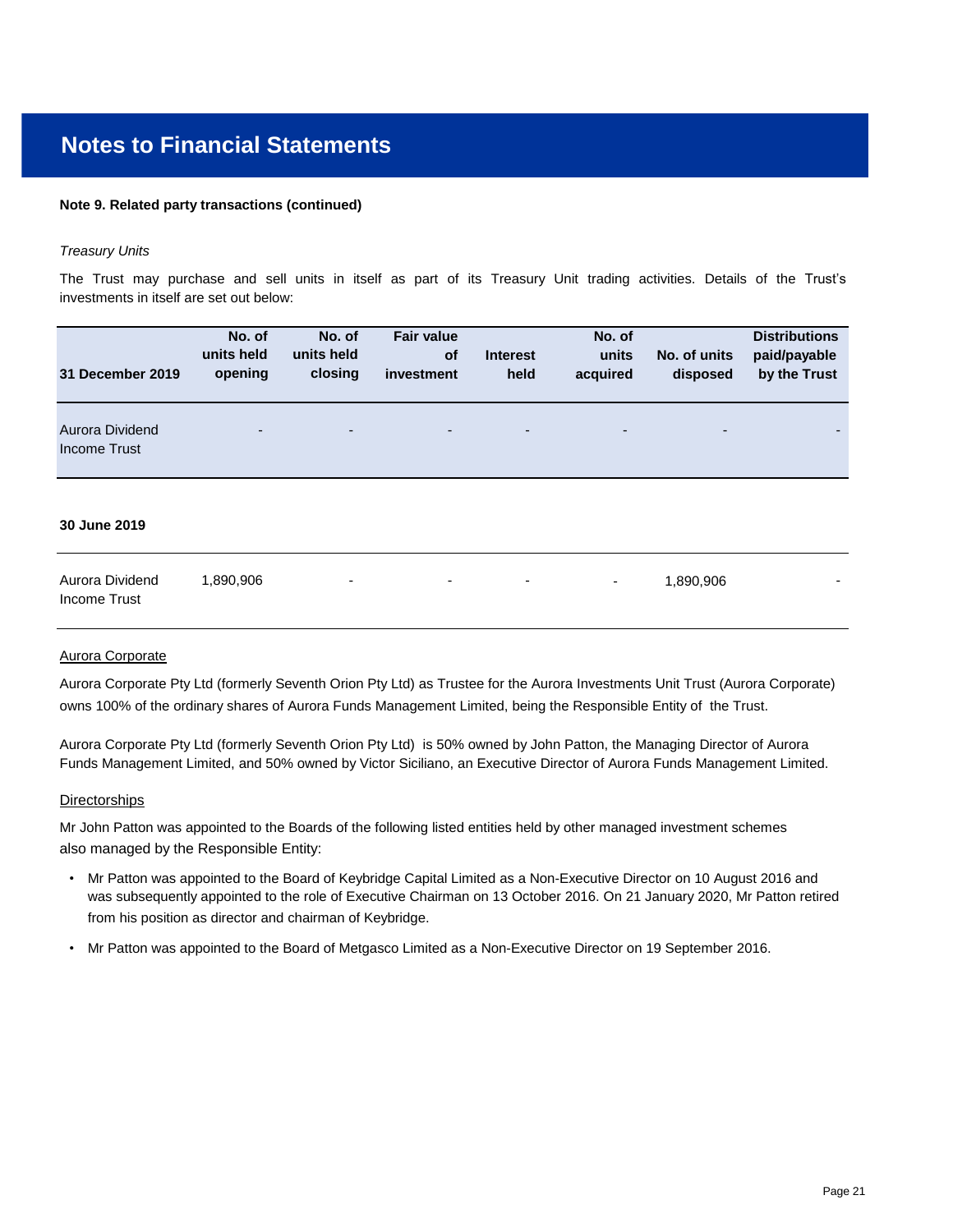#### **Note 9. Related party transactions (continued)**

#### *Investments*

The Trust did not hold any investments in any schemes which are also managed by the Responsible Entity.

#### *Responsible Entity's/manager's fees and other transactions*

average daily net assets (excluding net assets attributable to unitholders) of the Trust as follows: Under the terms of the Trust Constitution, the Responsible Entity is entitled to receive fees, calculated by reference to the

• Management fee payable to the Responsible Entity is 0.97% (including GST) per annum;

Constitution. Aurora Funds Management Limited recovers all of its normal operating expenses to the Trust in accordance with the Trust's

follows: The transactions during the year and amounts payable at year end between the Trust and the Responsible Entity were as

|                                                                                            | Half-year ended |             |  |
|--------------------------------------------------------------------------------------------|-----------------|-------------|--|
|                                                                                            | 31 December     | 31 December |  |
|                                                                                            | 2019            | 2018        |  |
|                                                                                            |                 |             |  |
|                                                                                            |                 |             |  |
| Management fees for the year paid/payable by the Trust to the Responsible Entity           | 20.461          | 23.884      |  |
| Recoverable costs of Responsible Entity for the half-year paid/payable by the Trust to the |                 | 62,559      |  |
| Other expenses reimbursed for the year paid/payable by the Trust to the                    | 85.226          | 115.182     |  |
| <b>Responsible Entity</b>                                                                  |                 |             |  |
| Balance owing to to the Responsible Entity at the end of the reporting period              | 14.725          | 30.038      |  |

No amounts were paid by the Trust directly to the key management personnel of Aurora Funds Management Limited.

#### **Note 10. Other operating expenses**

|                                         | 31 December | 31 December |
|-----------------------------------------|-------------|-------------|
|                                         | 2019        | 2018        |
|                                         |             | S           |
|                                         |             |             |
| Bank fees                               | 367         | 207         |
| Recoverable costs of Responsible Entity |             | 62,559      |
| Legal fees                              | 81,312      | 14,451      |
| Recovery expenses                       | 85,226      | 100,731     |
| Interest expense                        | 148         | 8,238       |
| Other expenses                          | 36,728      | 2,890       |
| Total operating expenses                | 203,781     | 189,076     |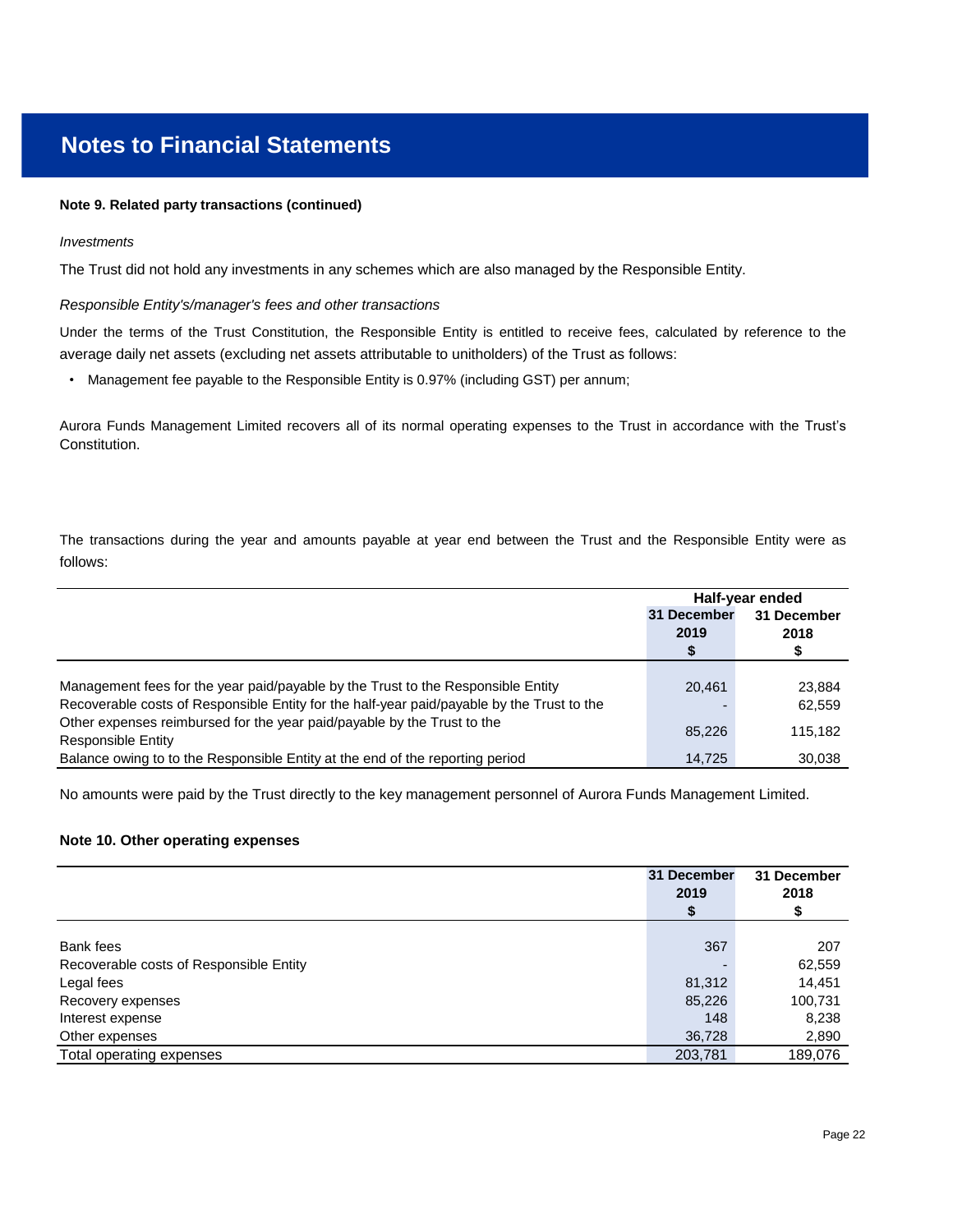#### **Note 11. Contingent assets and liabilities**

There were no contingent assets and liabilities as at 31 December 2019 (30 June 2019: Nil).

#### **Note 12. Events after the reporting period**

#### ADIT's investment in RNY

In regard to ADIT's investment in RNY, on 11 March 2020 Huntley Management Limited (Huntley), as responsible entity for RNY Property Trust (RNY), announced that the Amended and Restated Senior Loan Agreement (Loan Agreement) with its US lender, ACORE Capital (Lender), has been extended for 30-days. The purpose of short-term extension is to allow RNY's investment manager, Aurora Funds Management Limited (Aurora), and the Lender additional time to finalise terms of a longer dated

extension.

#### ADIT off-market takeover bid for KBC:

and a premium of 1.5% to the takeover offer already announced by WAM Active Limited. On 6 January 2020 , ADIT announced that it intends to make an off-market takeover bid for the fully paid ordinary shares in Keybridge Capital Limited at an all cash bid price of 6.6 cents for each fully paid ordinary share. The Bid represented an 8.9% premium to KBC's most recent net tangible asset backing of 6.06 cents per share as at 31 October 2019,

On 7 February 2020, ADIT lodged its Original Bidder's Statement with ASIC. Since that date:

(a) ADIT has announced its intention to increase its Bid Price to 7 cents cash per KBC Share (the **Improved ADIT Bid**) on the condition (the **Withdrawal Condition**) that KBC Shareholders are able to withdraw their acceptances from the WAM Varied Offer, and issued a Supplementary Bidder's Statement dated 5 March 2020;

(b) ADIT despatched its Bidder's Statement on 6 March 2020

(c) on 12 March 2020, ADIT announced that it had freed its bid of any defeating conditions

The ADIT Bid is due to close on 6 April 2020.

#### Market conditions impacting investment values

Since 31 December 2019 there has been a material difference in the value of investments, as observed on ASX listed companies share prices generally, due to a significant change in current market conditions and economic activity.

flows of the Fund for the year ended on that date. of the Fund disclosed in the Condensed Statement of Financial Position as at 31 December 2019 or on the results and cash Report, no significant events have occurred since the end of the reporting period which would impact on the financial position Other than the events mentioned above and in matters subsequent to the end of the financial year highlighted in the Directors'

The most recent publicly disclosed Net Asset Value (NAV) per unit is 0.5510 cents per unit as at 28 February 2020.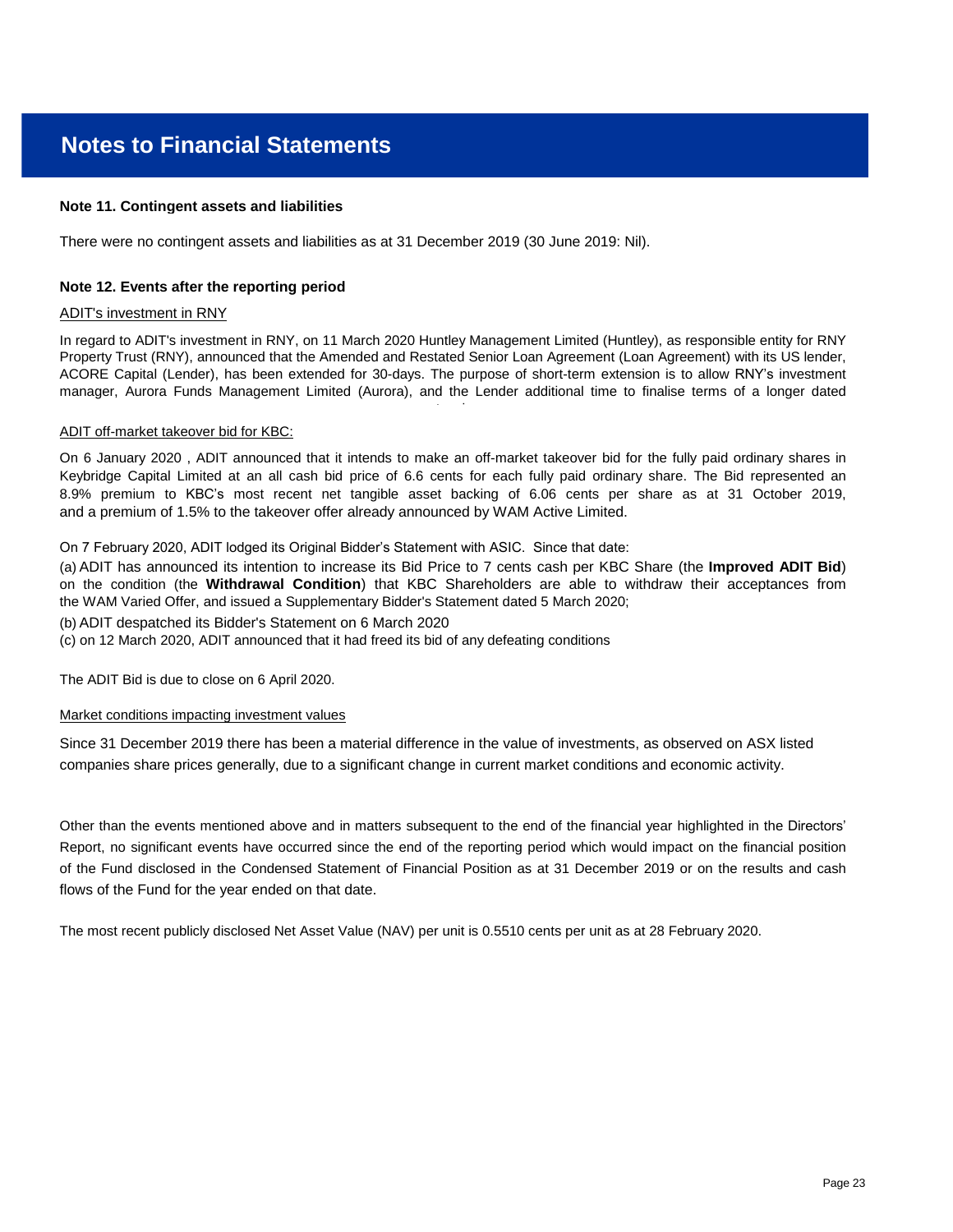# **Director's Declaration**

The Directors of the Responsible Entity declare that:

- (a) when they become due and payable; In the directors' opinion, there are reasonable grounds to believe that the Trust will be able to pay its debts as and
- (b) Standards as stated in Note 2 to the condensed financial statements; In the directors' opinion, the attached financial statements are in compliance with International Financial Reporting
- (c) financial position as at 31 December 2019 and of its performance for the financial half-year ended on that date; and In the directors' opinion, the attached condensed financial statements and notes thereto are in accordance with the *Corporations Act 2001* , including compliance with accounting standards and giving a true and fair view of the
- (d) *Corporations Act 2001.* The directors have been given the declarations of the Responsible Entity made pursuant to s295(5) of the

This declaration is made in accordance with a resolution of the directors.

On behalf of the Responsible Entity, Aurora Fund Management Limited.

John Patton Managing Partner 13 March 2020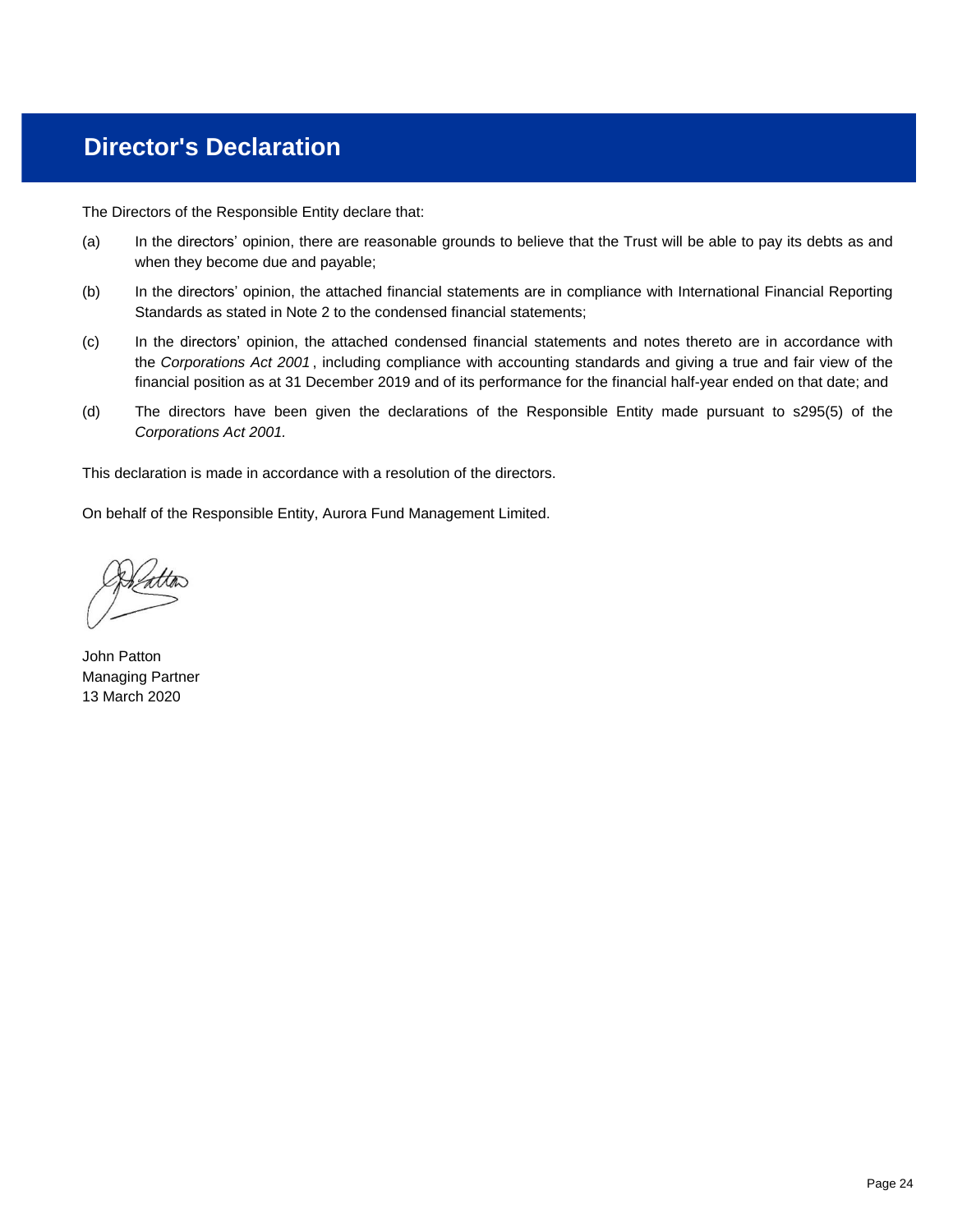

**Grant Thornton Audit Pty Ltd** Level 22 Tower 5 Collins Square 727 Collins Street GPO Box 4736 Melbourne VIC 3008

T +61 3 8320 2222

## **Independent Auditor's Review Report**

To the Unitholders of Aurora Dividend Income Trust

**Report on the review of the half year financial report**

### **Conclusion**

We have reviewed the accompanying half year financial report of Aurora Dividend Income Trust (the Trust), which comprises the condensed statement of financial position as at 31 December 2019, and the condensed statement of profit or loss and other comprehensive income, condensed statement of changes in equity and condensed statement of cash flows for the half year ended on that date, a description of accounting policies, other selected explanatory notes, and the directors' declaration.

Based on our review, which is not an audit, nothing has come to our attention that causes us to believe that the half year financial report of Aurora Dividend Income Trust does not give a true and fair view of the financial position of the Trust as at 31 December 2019, and of its financial performance and its cash flows for the half year ended on that date, in accordance with the *Corporations Act 2001*, including complying with Accounting Standard AASB 134 *Interim Financial Reporting*.

#### **Directors' responsibility for the half year financial report**

The Directors of the Responsible Trust are responsible for the preparation of the half year financial report that gives a true and fair view in accordance with Australian Accounting Standards and the *Corporations Act 2001* and for such internal control as the Directors determine is necessary to enable the preparation of the half year financial report that gives a true and fair view and is free from material misstatement, whether due to fraud or error.

#### **Auditor's responsibility**

Our responsibility is to express a conclusion on the half year financial report based on our review. We conducted our review in accordance with Auditing Standard on Review Engagements ASRE 2410 *Review of a Financial Report Performed by the Independent Auditor of the Trust*, in order to state whether, on the basis of the procedures described, we have become aware of any matter that makes us believe that the half year financial report is not in accordance with the *Corporations Act 2001* including giving a true and fair view of the Trust's financial position as at 31 December 2019 and its performance for the half year ended on that date, and complying with Accounting Standard AASB 134 *Interim Financial Reporting* and the *Corporations Regulations 2001*. As the auditor of Aurora Dividend Income Trust, ASRE 2410 requires that we comply with the ethical requirements relevant to the audit of the annual financial report.

#### **ACN-130 913 594**

Grant Thornton Audit Pty Ltd ACN 130 913 594 a subsidiary or related entity of Grant Thornton Australia Limited ABN 41 127 556 389 'Grant Thornton' refers to the brand under which the Grant Thornton member firms provide assurance, tax and advisory services to their clients and/or refers to one or more member firms, as the context requires. Grant Thornton Australia Limited is a member firm of Grant Thornton International Ltd (GTIL). GTIL and the member firms are not a worldwide partnership. GTIL and each member firm is a separate legal entity. Services are delivered by the member firms. GTIL does not provide services to clients. GTIL and its member firms are not agents of, and do not obligate one another and are not liable for one another's acts or omissions. In the Australian context only, the use of the term 'Grant Thornton' may refer to Grant Thornton Australia Limited ABN 41 127 556 389 and its Australian subsidiaries and related entities. Liability limited by a scheme approved under Professional Standards Legislation.

**www.grantthornton.com.au**